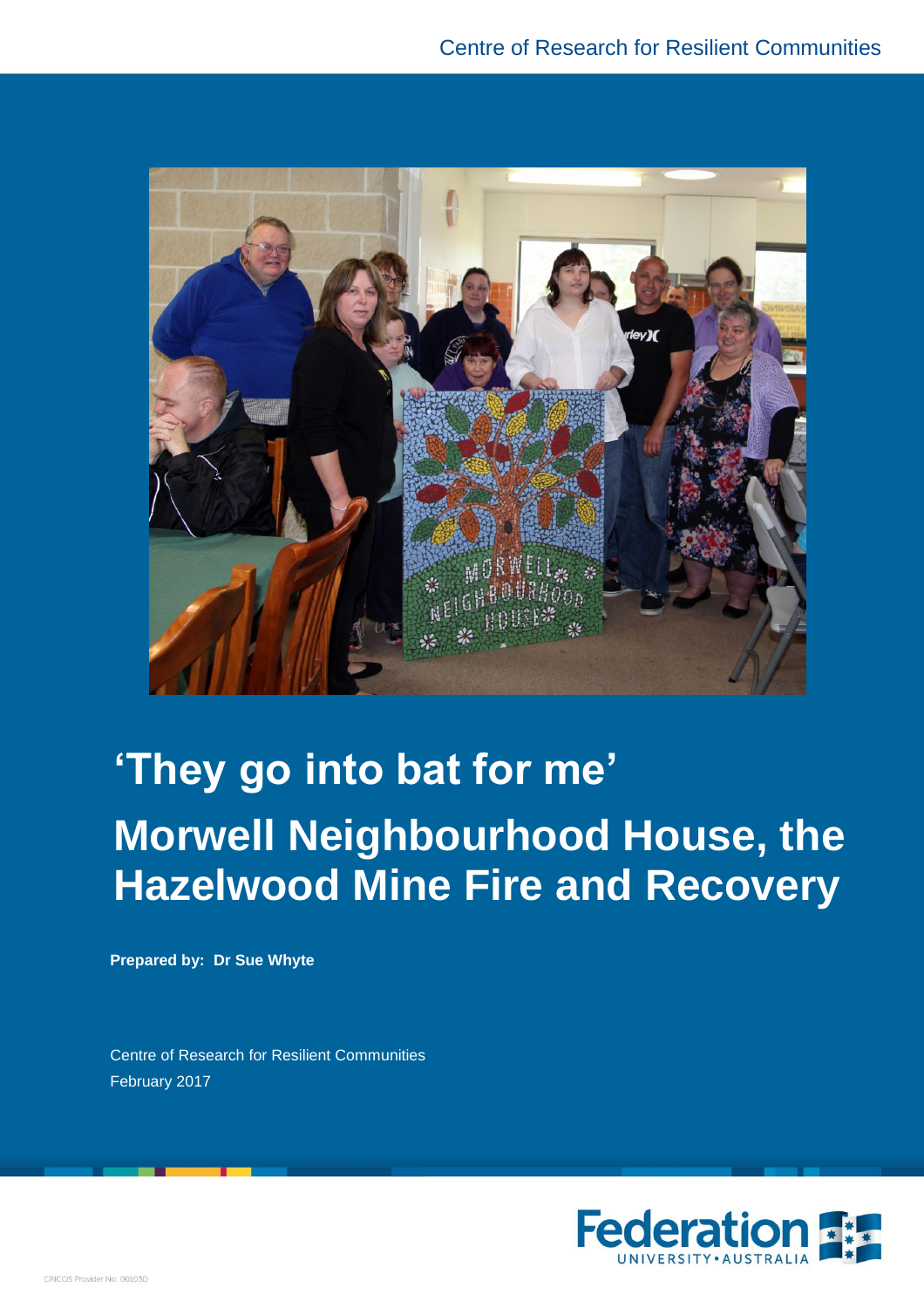'They go into bat for me': Morwell Neighbourhood House, the Hazelwood Mine Fire and Recovery

Sue Whyte February 2017 Centre of Research for Resilient Communities Federation University Australia [s.whyte@federation.edu.au](mailto:s.whyte@federation.edu.au)

*Acknowledgements*

Michelle Duffy, Sue Yell, Ainsley James (Federation University); Matthew Carroll, Darryl Maybery, Judi Walker (Monash University, School of Rural Health)

Cover photograph source: Morwell Neighbourhood House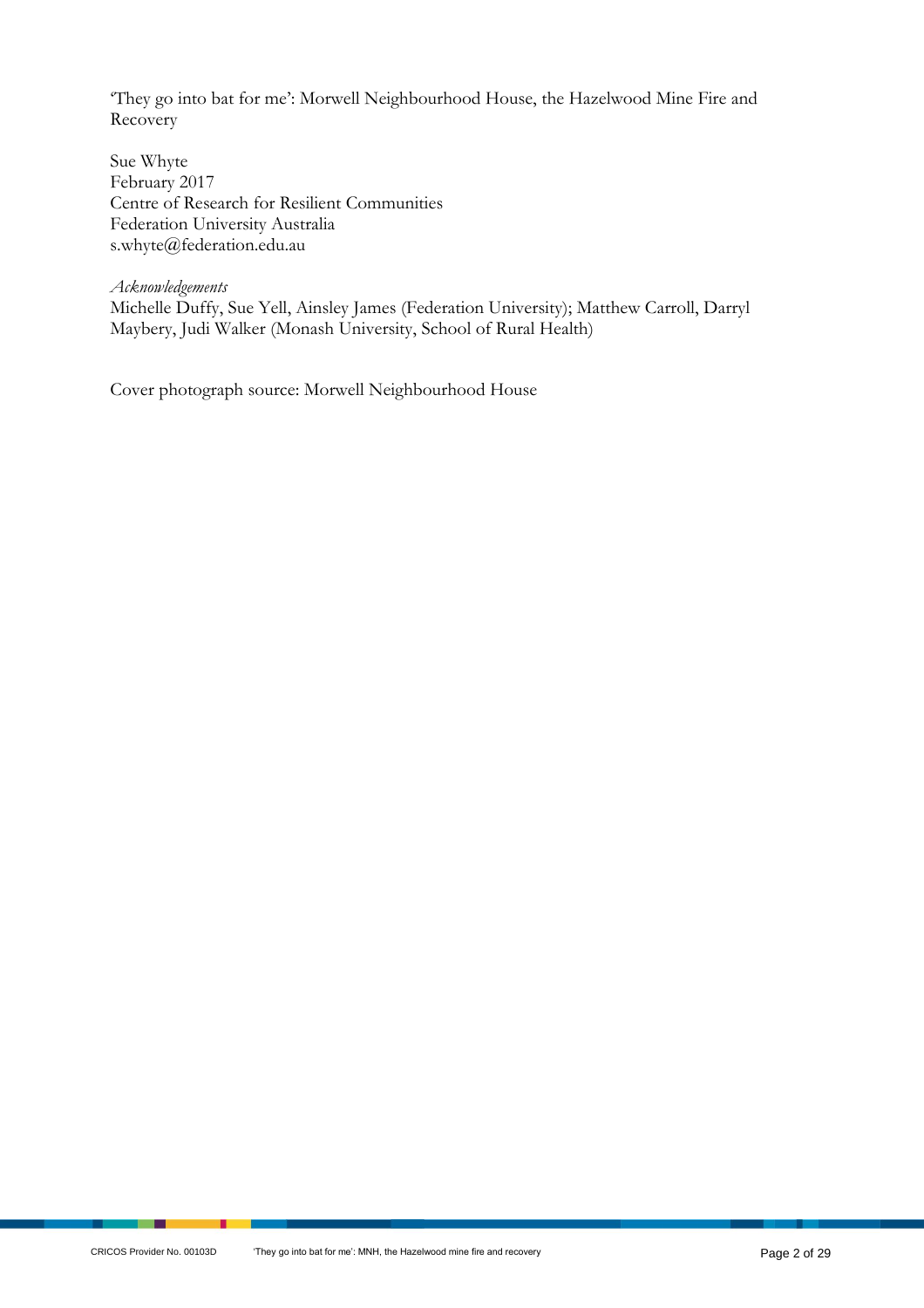## **Table of Contents**

| <b>Executive Summary</b>                         | 5  |
|--------------------------------------------------|----|
| Introduction                                     | 7  |
| MNH and its role during the Hazelwood mine fire  | 11 |
| Recovery after the mine fire:                    |    |
| <b>Impact of mine fire event on MNH programs</b> | 14 |
| The Valley to Valley project                     | 16 |
| The Hewson event and the transition from coal    | 20 |
| <b>Conclusion</b>                                | 24 |
| <b>Bibliography</b>                              | 27 |

a ka

٠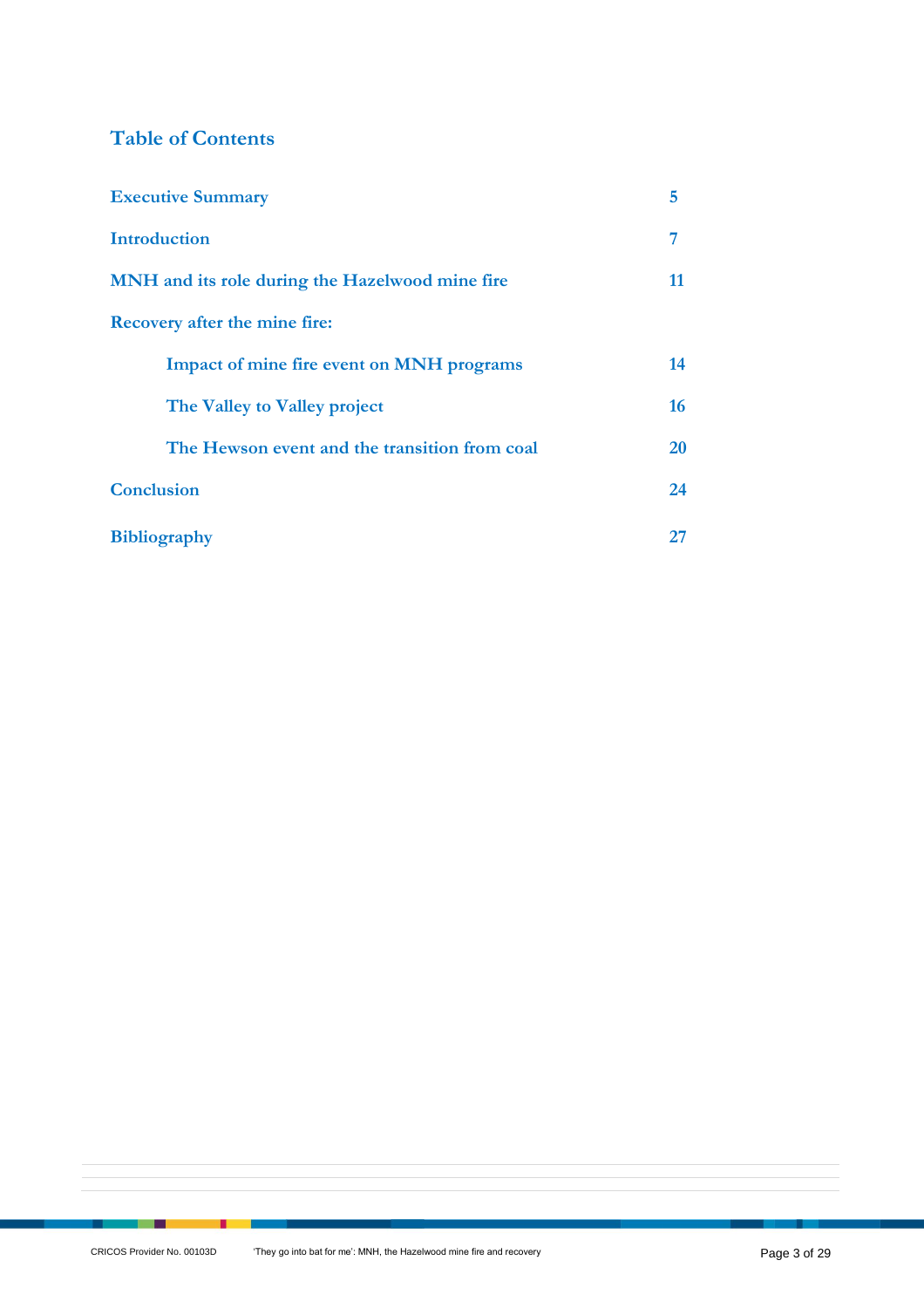г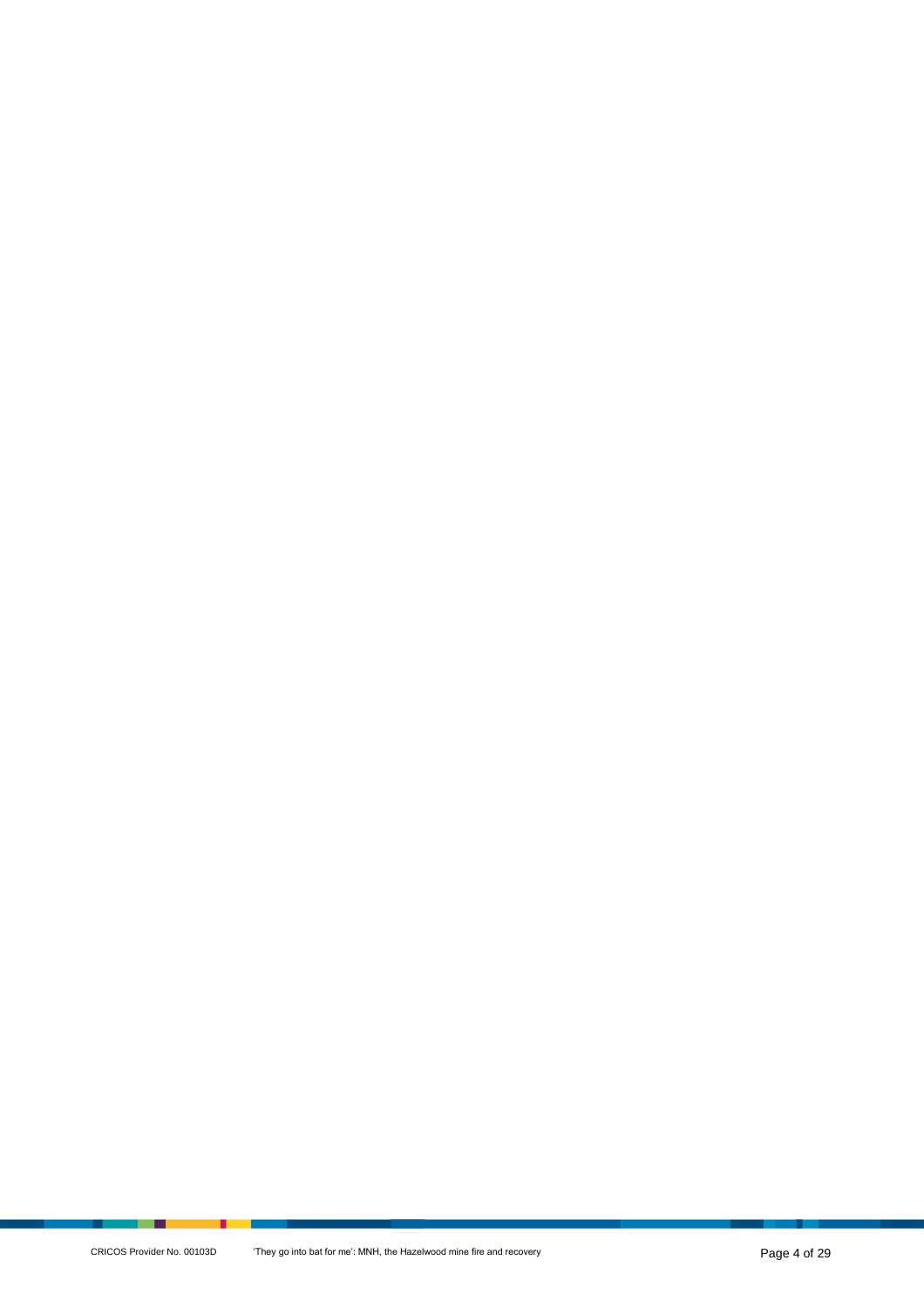### **Executive Summary**

This report provides an overview of the role played by the Morwell Neighbourhood House (MNH) in assisting with immediate and longer term processes of community recovery following the 2014 Hazelwood mine fire event. Neighbourhood Houses are expected to respond to the needs of their communities, usually achieved through provision of a range of social, educational, recreational and support activities delivered within a community development framework. While these activities and programs are core to the MNH, the impact of the Hazelwood mine fire on Morwell's communities required a very different approach and set of responses. Many Morwell residents believed they were not receiving adequate information from government agencies and the information they were receiving did not seem to reflect their experience. This dissonance between what they were being told and their experience lead to distrust of, and for some a sense of being abandoned by, the authorities and agencies whose role was to support the community (Wood et al 2015).

Morwell Neighbourhood House became a key place in the community's recovery because

- It is perceived as a trusted source of information
- It is an advocate for vulnerable groups and individuals
- Its Coordinator, Tracie Lund, and Management Committee initiated and supported activities of recovery that enabled people to 'break out' of the victim role and to even feel like 'heroes'
- MNH has fostered social connection between people both within Morwell and beyond its borders
- MNH has initiated community conversation on future directions for the Morwell community and the Latrobe Valley more broadly

This Report was prepared through analysis of interviews with representatives of key stakeholders who were part of the 2014 Hazelwood mine fire response and recovery, the MNH Coordinator, members of the Committee of Governance, representatives from Neighbourhood Houses Victoria and Morwell community members who attend MNH.

The key finding is that a Neighbourhood House can offer a significant space for recovery through processes based on empowerment and participation. The value of the Neighbourhood House must be seen in the context of its process and framework: a community-led, empowering and capacity-building framework, a commitment to listen to what people need and to work in partnership with them to achieve outcomes.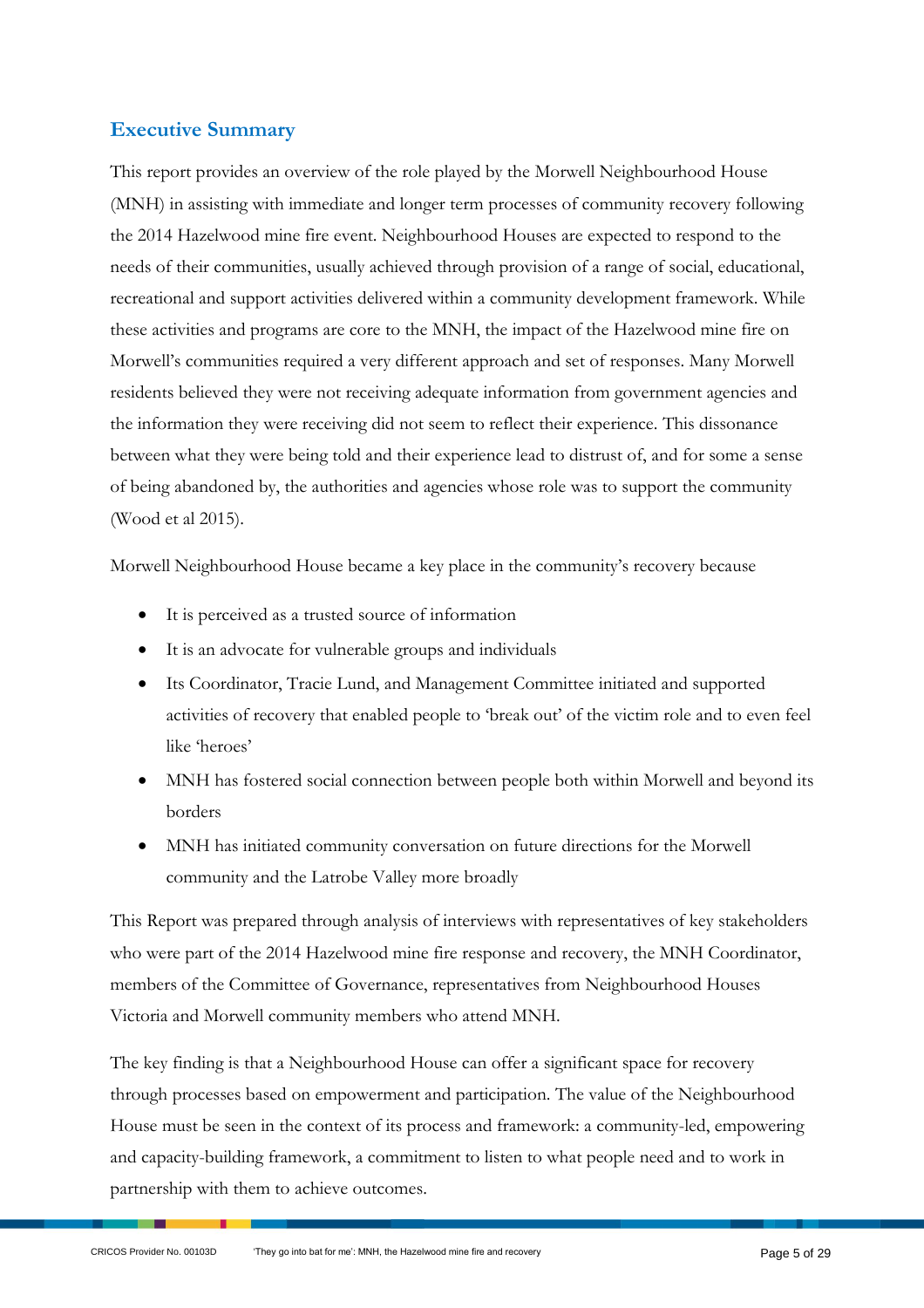г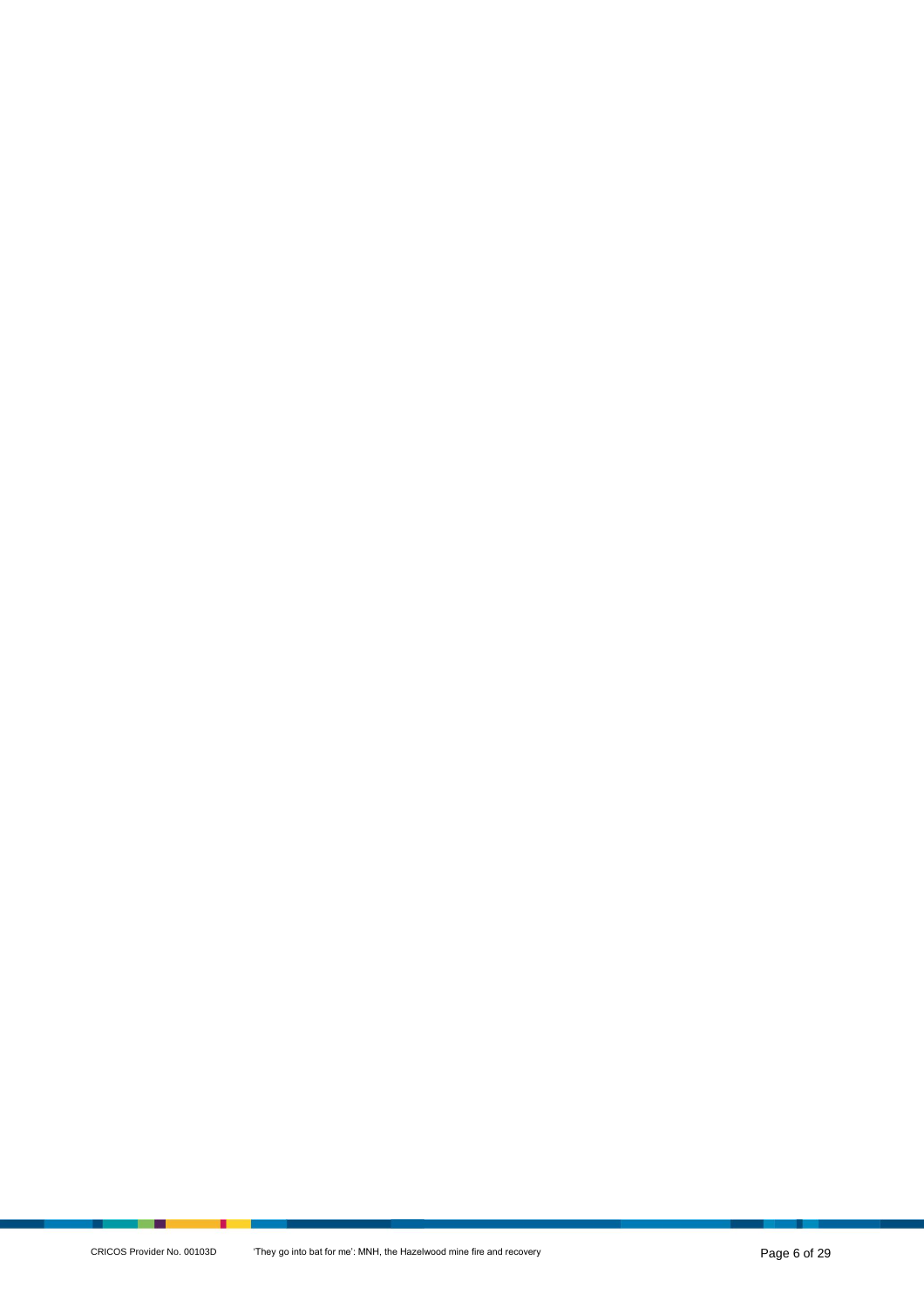# **'They go into bat for me': Morwell Neighbourhood House, the Hazelwood Mine Fire and Recovery**

#### Dr Sue Whyte

(Centre of Research for Resilient Communities, Federation University Australia, Gippsland)

#### **Introduction**

In 2014 the town of Morwell in the Latrobe Valley was impacted by a fire in the Morwell open cut coal mine that burnt for 45 days. The most significant effects of the Hazelwood mine fire were felt by the community of Morwell, however, many other towns and communities in the Latrobe Valley were also affected by the event. The emergency response to the fire and subsequent recovery initiatives involved a multitude of government and community organisations. The staff and volunteers of Morwell Neighbourhood House (MNH) responded from the first day of the emergency providing information to its immediate neighbourhood community and the wider Morwell and Latrobe Valley communities. MNH was active throughout the emergency providing information and resources to the community and a platform for community voices to be heard. MNH has also been active in ongoing advocacy for the Morwell community, for example, facilitating an online petition to demand an inquiry into the health impacts of the mine fire, and in organising and running recovery initiatives for members of the community. This report is on the role of MNH in recovery from the Hazelwood mine fire, focusing on the transformation of the House's program and priorities, and two recovery initiatives: the Valley to Valley project (a project sending photos and messages of support from the Latrobe Valley community to the flood devastated Hunter Valley communities in New South Wales), and a public talk by Dr John Hewson (former Federal Liberal Party leader) on the transition from coal generated electricity and its implications for the Latrobe Valley. This report was prepared and written, for MNH, under the auspices of The Centre of Research for Resilient Communities (CoRC), Federation University Australia. The material and findings will also be used in other research reports and articles as part of a wider investigation into recovery from the Hazelwood mine fire and community wellbeing.

#### *The event*

On 9 February 2014, the town of Morwell in the Latrobe Valley was confronted with several bushfires which resulted in a fire at the Morwell open cut coal mine adjacent to the Hazelwood power station. This event became known as the Hazelwood mine fire (Hazelwood Mine Fire Inquiry, 2014). After 45 days, the mine was declared safe but smoke emissions continued for some time afterwards. The impact of the mine fire was felt across the Latrobe Valley and beyond,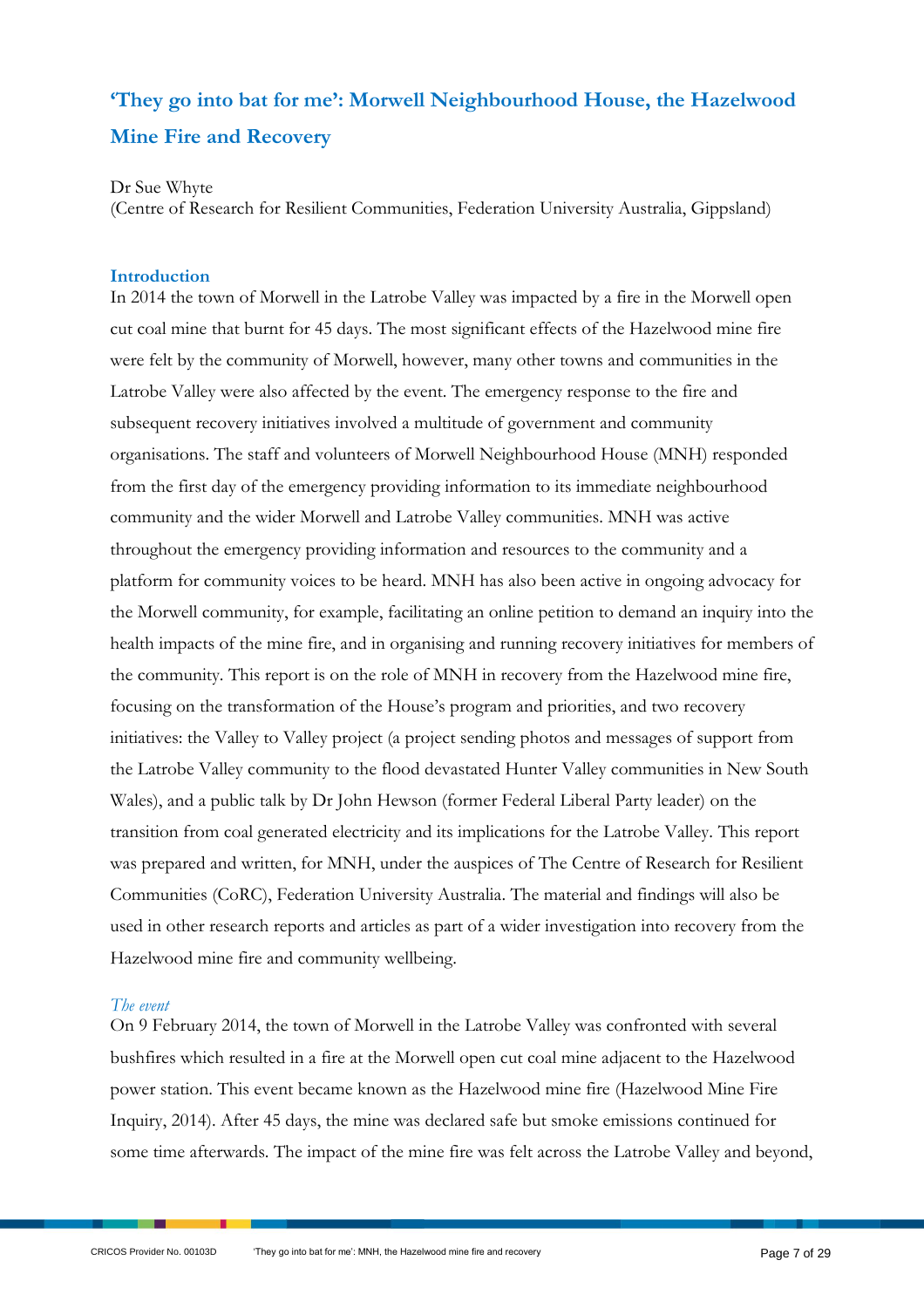but Morwell was most affected and at times 'overwhelmed' by smoke and ash (Hazelwood Mine Fire Inquiry, 2014, p.257).

The Hazelwood mine fire disaster was a different sort of disaster to, for example, a bushfire in that there was no physical infrastructure or building loss (apart from the mine and its infrastructure). Once the event was over and the smoke had dissipated, there was little physical evidence or reminder that it had happened, apart from coal dust and ash in houses, but even that is hidden from public view. There were no obvious or usual recovery activities to be undertaken by groups such as the Community Recovery Committee (CRC), more used to working with the aftermath of bushfires, as noted in the local council's submission to the mine fire Inquiry:

… the mine fire event was quite unlike other fire events in that no community assets were lost, no homes were lost and there was little damage to social and community infrastructure. … there has been no 'traditional' resilience work which has presented itself, such as the rebuilding of community halls, re-establishment of community walking tracks and paths … (Latrobe City Council submission to the Hazelwood Mine Fire Inquiry 2015- 2016)

The most significant effects on the community were not on material infrastructure and the associated personal and financial impacts; rather this was about loss of trust in government and authorities; feeling abandoned and unsupported as a community; and as to how the community sees itself and its future.

#### *A note about community*

Morwell is a town of 14,000 people and the Latrobe Valley has a population of over 74,000. Morwell and the wider Latrobe Valley community are diverse and the impacts on various groups within the community and their perceptions and experience of the Hazelwood coal mine fire are also diverse. Every community, including Morwell, is experienced differently by different people and groups. Community can inhabit multiple locations within a single town, for example, a street, neighbourhood, workplace, or sports club. People can belong to more than one community within a town as well as having a sense of belonging to the overall town community. As such there will be multiple and different perceptions and processes of recovery within a community as diverse and large as Morwell and even more so if the Latrobe Valley is included. There is no 'a' or 'one' recovery for the community just as there is no one sense of community. At times it can be difficult to delineate what part of the community people are referring to when they say 'the community'. It is beyond the scope of this report to enter into the debate over how to define community generally and more specifically how to delineate the Morwell community. For the purpose of this report the term community may encompass the people who attend the MNH, the local neighbourhood surrounding MNH, east Morwell, Morwell and Latrobe Valley. In order to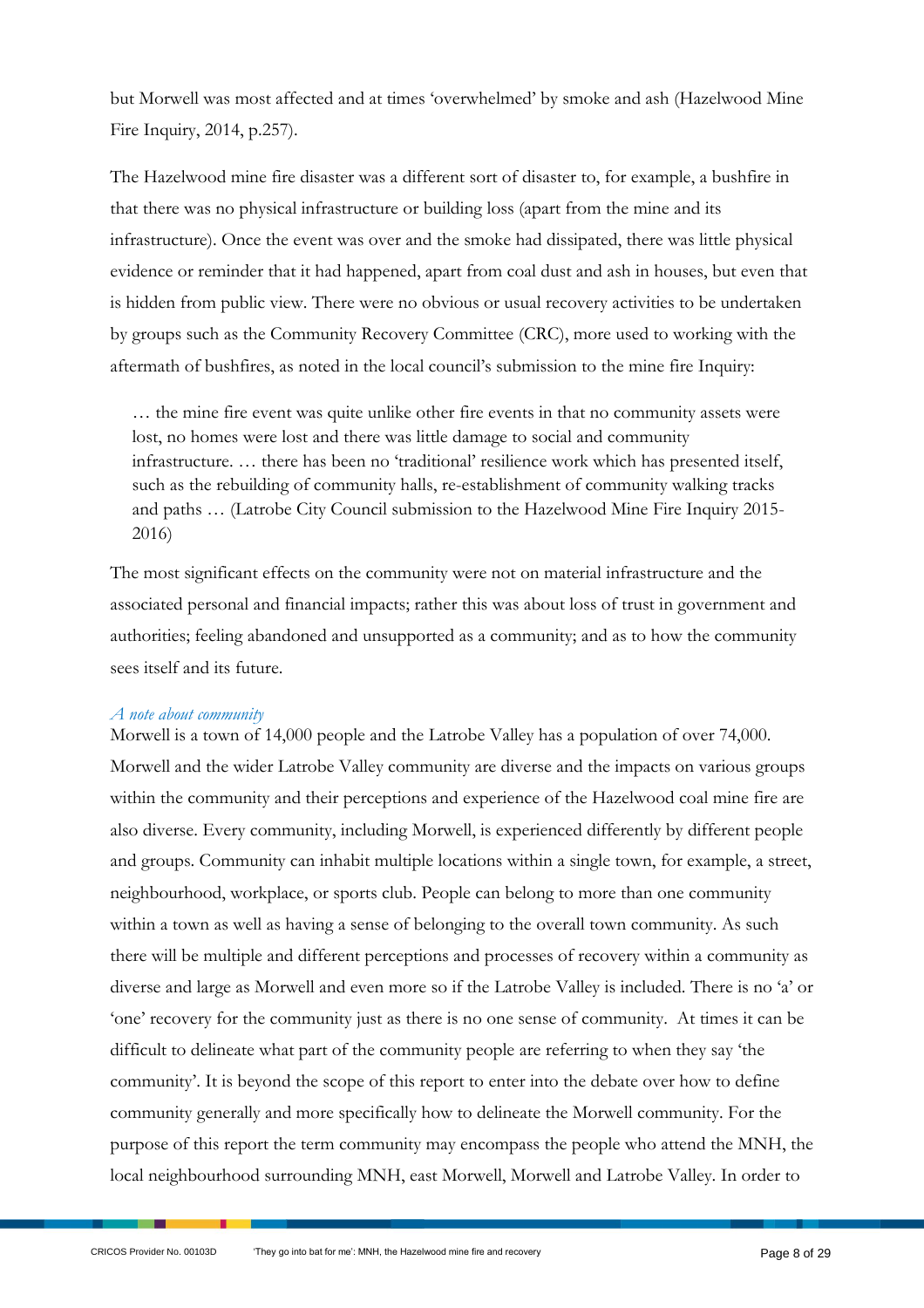manage the complexity around the term 'community', when this report refers to people who attend the House or reside in the immediate neighbourhood of MNH the term MNH community will be used. For all other groups within Morwell (and beyond) the term community or Morwell community will be used.

#### *A note on Neighbourhood Houses*

Neighbourhood Houses were established in Victoria in the 1970s. In 2015 there were 415 Neighbourhood Houses in Victoria; most (373) receive funding through the State Government Neighbourhood House Coordination Program (NHVic 2015). The aims and role of Neighbourhood Houses are to develop 'vibrant, inclusive and connected communities through effective community development' (NHVic 2016); they provide a range of social, educational, recreational and support activities within a community development framework. A community development approach is defined by Matarrita-Cascante and Brennan (2012:297;300) as:

a process that entails organisation, facilitation and action which allows people to establish ways to create the community they want to live in. It is a process that provides vision, planning, direction and co-ordinated action towards desired goals … and respond[s] to changing needs and conditions

#### and

provide[s] residents with opportunities to develop capacities resulting in self-reliance and greater control over change in the community

Each Neighbourhood House responds to the needs of its community and so what is offered may vary between Houses. As a representative from Neighbourhood Houses Victoria (NHVic) (the peak body for the sector) said, 'If you've visited one neighbourhood house, you've visited one neighbourhood house'. In 2015, 181,700 people visited a Neighbourhood House each week in Victoria. In a 2013 survey, people nominated the main benefits of visiting a Neighbourhood House as community connections, opportunities for participation and reducing social isolation (Savage & Perry 2014).

The Morwell Neighbourhood House commenced operations in Doolan Street Morwell in 1982, then moved to Symons Crescent in 1986 and finally to Beattie Crescent in 2005 . Tracie Lund, the current coordinator (a paid position), was appointed in 2012 and she works alongside a Committee of Governance whose members are all volunteers.

#### *This report*

The impetus for this report was the staging by MNH of a talk by Dr John Hewson on the topic of transition from coal for the Latrobe Valley. At that event Dr Hewson talked not just theoretically about transition from coal but put an actual project proposal to the Latrobe Valley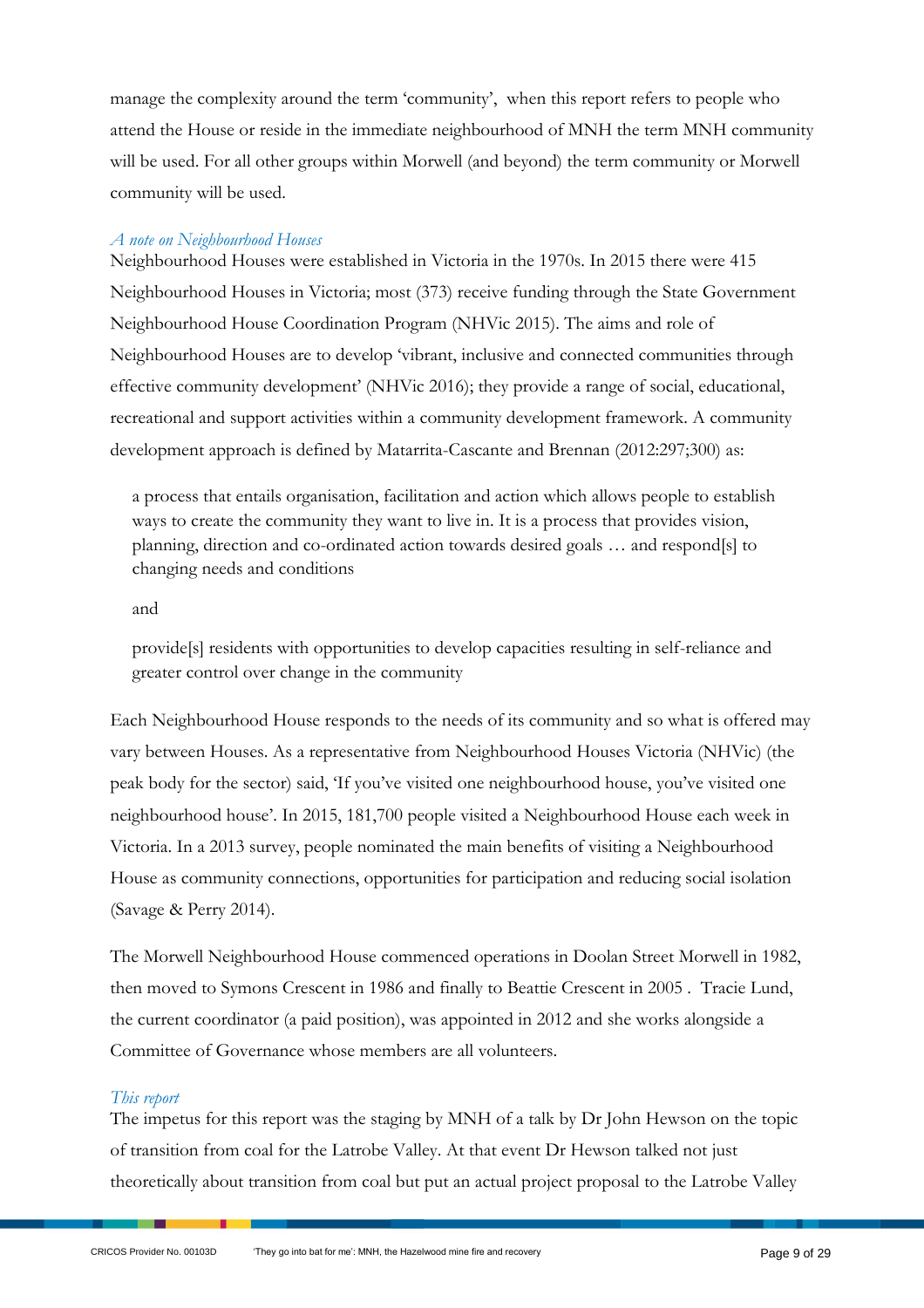community to consider. That a Neighbourhood House was able to facilitate and organise such an event sparked my interest. I wanted to explore what had enabled MNH to be a player in such an arena and how MNH see its role in facilitating recovery from the Hazelwood mine fire.

#### *Methods*

In many ways this is a simple story – of enacting community-centred and directed community development, however its impacts and reverberations are powerful. Capturing these types of significant changes and impacts can be elusive; they usually do not fit easily into tick boxes and quantitative reporting mechanisms. Which box do you tick that indicates a sense of hope; a growing sense of having a voice and the confidence to use it? How do you measure a change in the 'vibe' of a community or a sense of belonging and community pride? The impacts and their importance can perhaps be best seen and understood through people's stories. This report is based on the perceptions and stories of some significant people in the life of MNH. Their perspectives provide a way into that which is less easily and less often captured – the messiness, ephemerality and intangible nature of many of the important things that happen in the realm of community and people.

I already had a relationship with MNH through Tracie Lund, the co-ordinator, who I interviewed in 2014 about the experience of MNH during the mine fire and her perspective of the impacts on the community; and again in 2015 about the effectiveness of recovery activities. In 2016 the MNH hosted a participatory research project, in which I was involved, about community strengths and wellbeing as part of the Hazelwood Health Study. In preparing this report interviews have been conducted with: a member of the MNH Committee of Governance; representatives of the Neighbourhood House Association; a local councillor; a previous representative from the Gippsland Regional CFA; and a representative from Emergency Management Victoria (EMV). With their permission, I have also used interviews with participants in the participatory research project. The interviews conducted specifically for this report and those conducted with participatory research participants were used to create interview poems (see below). Interviews with Tracie Lund conducted in 2014 and 2015 and material from a 'diary' of the event that Tracie wrote in 2014 have been used to inform the report but have not been used to create interview poems.

There are many ways to analyse and represent data from interviews. The interviews for this project were transcribed and then analysed thematically. A second phase of analysis and representation used an approach sometimes called poetic transcription, found poetry or scanned lines. In brief it is about taking the words of participants, paring them back or distilling them and presenting them in a poem-like format rather than in a prose format or as verbatim quotes. It is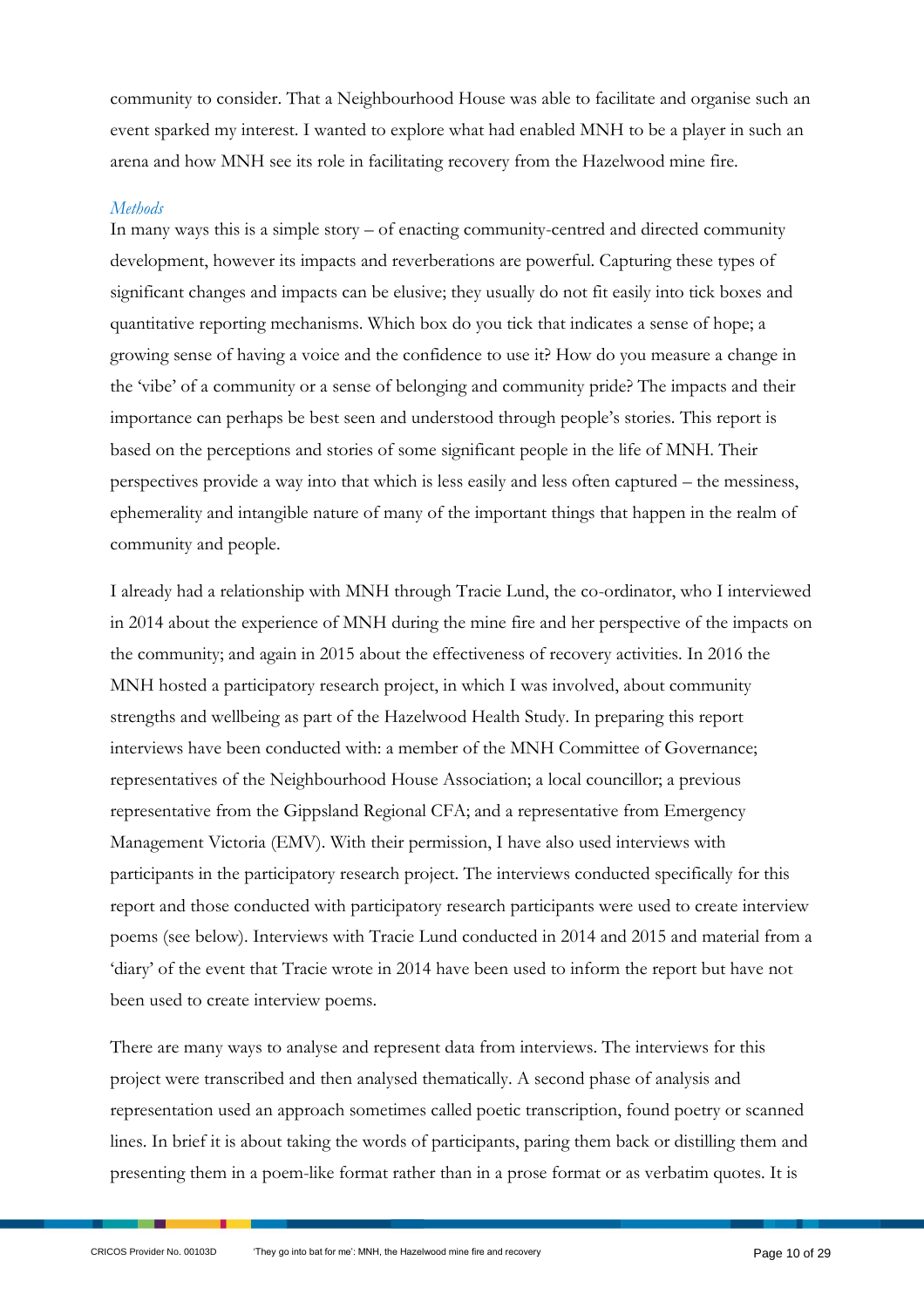not trying to be poetry but uses some of the formatting and structure of poetry – white space, short lines, spoken rhythms – to relook at the interviews. It opens another way of seeing and interpreting the data (Leavey 2009; Faulkner 2005) and provides a powerful avenue for accessing and re-presenting the emotional impact as expressed by interview participants.

#### **MNH and its role during the Hazelwood Mine Fire Event**

The Neighbourhood House, it became a beacon of hope during a very dark period for the Valley We had never had a fire so close to us as a town before

Things weren't done properly for Morwell on so many levels with that fire But the Neighbourhood House became a beacon of hope by being a place that you could go to, to get answers about the current situation it could reassure you *(Participatory research participant)*

As the poem above illustrates, during the mine fire, MNH played a crucial role in disseminating information to the community, advocating for the community and in seeking answers to community concerns. On 9 February 2014 staff and volunteers at MNH used social media to alert residents to the fire and its progress. The next day the House was closed but staff called all residents on the MNH database to check on them. On 19 February MNH held its first community information session. Forty people attended and Tracie noted: 'Concerned residents made it clear they were looking for more information on the health side effects of the ongoing situation with the fires' (TL Diary excerpts, 2014). MNH continued to hold weekly information sessions at which representatives from the Country Fire Authority (CFA), Emergency Management Victoria (EMV), Environmental Protection Agency, Latrobe City Council, Department of Human Services, and local councillors and state MPs attended (not necessarily everybody at every session). Tracie and the MNH Committee of Governance believed this was an important role for the House to support the community, as Tracie noted: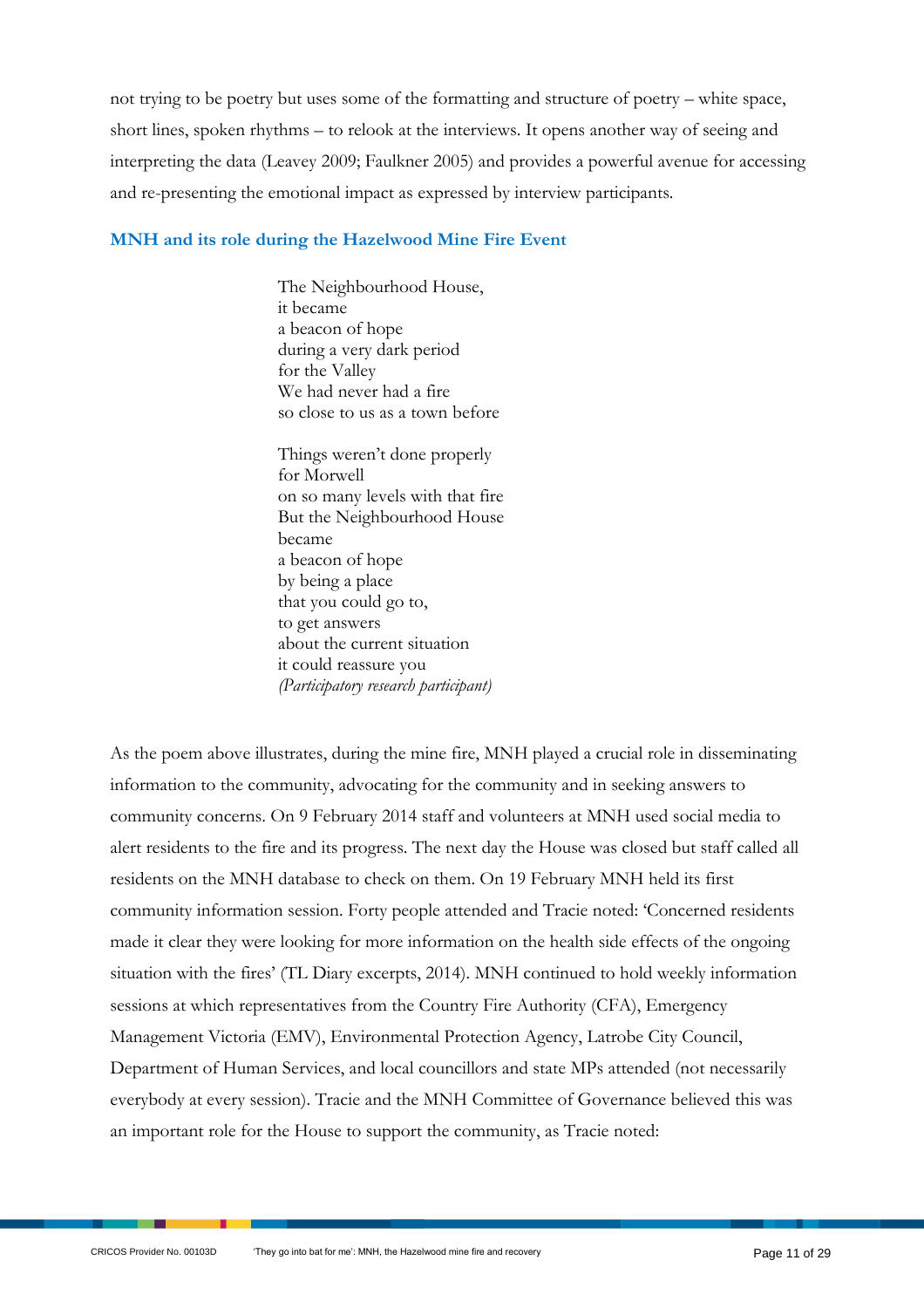We took on the weekly information sessions to give the community a voice as well as a platform to get information about this crisis to the community in a way they could understand. It was a more personalised approach and we were able to tap into a number of resources and people to ensure we had the best information we could for our community (TL Diary excerpts 2014)

The emergency response team viewed MNH as a trusted community network that could be utilised during an emergency (MNH media 2014); it subsequently became a collection point for P2 face masks (recommended to reduce exposure to particulate matter in the smoke) and later for vacuum cleaners to assist residents in their clean-up and was invited onto the official response and recovery board.

MNH was commended for its role during the mine fire event by the first inquiry into the Hazelwood mine fire (2014:384): 'The Board commends: those from Morwell Neighbourhood House … for their efforts in keeping their community as informed and connected as they could under the circumstances'. Mark Potter, the then Regional Director of Gippsland Country Fire Authority (CFA) also confirmed the valuable role that MNH played during the event:

The MNH was one community group that we could rely on to disseminate information. To ensure the right information was being relayed to the community in the right format was absolutely critical. We saw the Neighbourhood House step up and facilitate and lead and ensure that communication occurred … (Source: MNH media 2014)

During and after the Hazelwood mine fire MNH also developed a strong relationship and partnership with EMV. As Craig Lapsley (EMV Commissioner) said at the 2016 Annual General Meeting of MNH:

One thing I want to emphasise is we have a great relationship and a valued relationship … [to be] able to connect with you during the Hazelwood mine fire and after that ... has been something that's been a huge benefit to me and my team. We often reflect that if we didn't do that we wouldn't be where we are today. Take that as an absolute compliment of what you do and how you do it, because you are very special and you do it so well. (Source: Video message relayed to MNH AGM)

At the time of the mine fire many Morwell residents believed they were not receiving adequate information from government agencies and the information they were receiving did not seem to reflect their experience. For example, they were told it was safe to stay in Morwell but they were suffering breathlessness, sore eyes and throats and a general lethargy and 'fuzziness' (Wood et al 2015). This dissonance between what they were being told and their experience lead to distrust of, and for some a sense of being abandoned by, the authorities and agencies whose role was to support the community (Wood et al 2015). As the interview poem below (and the poem at the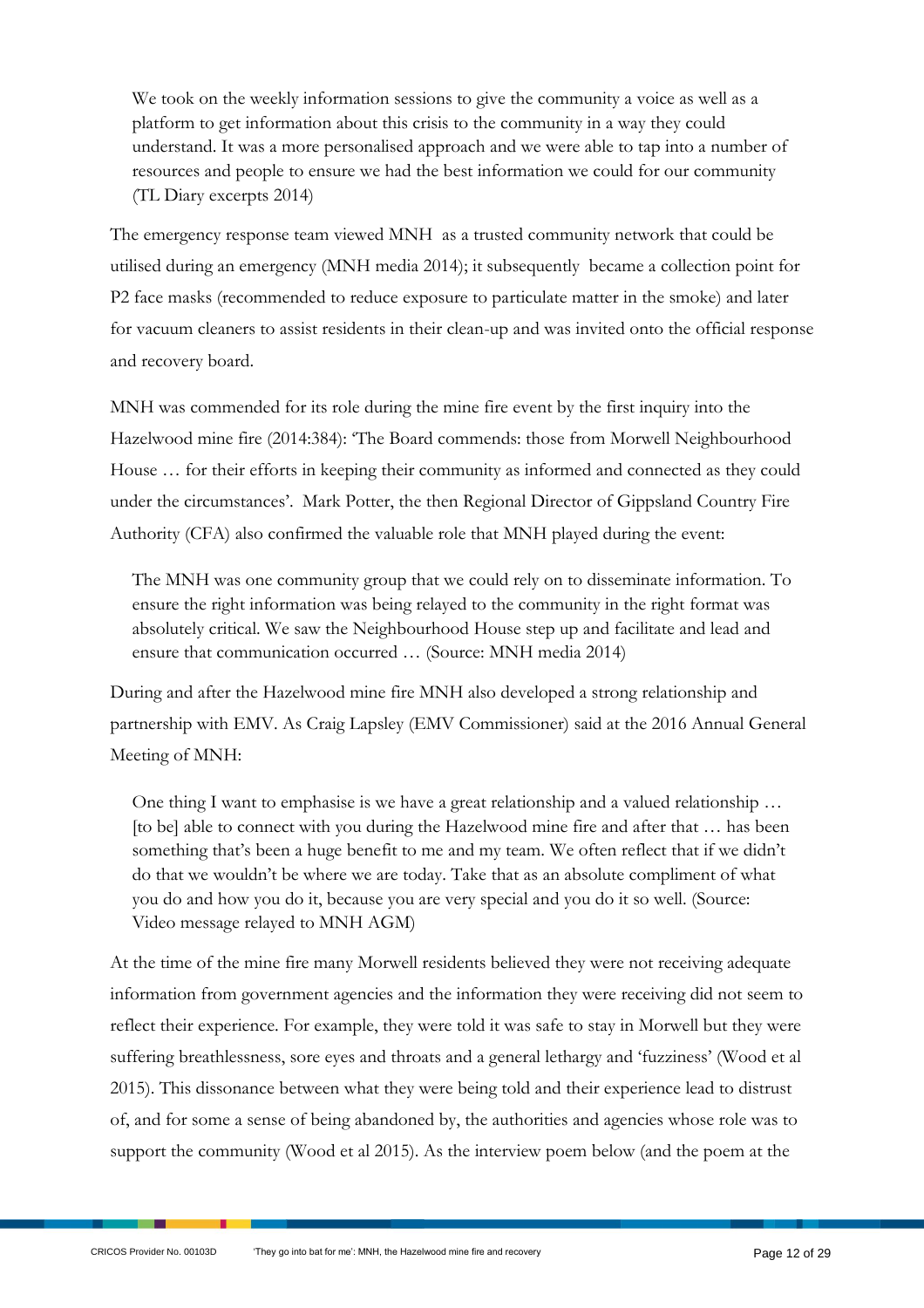start of this section) illustrates, many residents turned to MNH as a trusted source of information and to advocate for them.

> When there is a community disaster often the Neighbourhood House is one of the first ports of call for local community It catches many Neighbourhood Houses by surprise I know that Morwell Neighbourhood House jumped into that fray and responded very positively to their community's sense of loss and confusion and tried to be a bit of a touchstone space for people who just didn't know where else to go They did the advocacy work They spoke out, listening, speaking out a place where the voices of the community could be channelled It was giving hope to the community at a time when it felt hopeless, everybody felt like they'd been abandoned This place was listening and this place was being very pragmatic They saw this place getting frustrated I'm feeling frustrated, no one gives a rats about me, but I see an entity as frustrated as I am, Someone's listening Somebody to go into bat No matter what They go into bat for me *(NHVIC representative)*

The mine fire was an event that negatively affected many of the people who came to MNH. The team of staff and volunteers at MNH acknowledged people's confusion and uncertainty and acted to support and advocate for them and the wider Morwell and Latrobe Valley communities. As Tracie reflects in her diary, Neighbourhood Houses are both a trusted support in the community and able to respond to the needs of their community with a flexible grassroots approach:

I had underestimated the impact we were having on our community previous to this event. We are far more valued and appreciated than I realised. The community considers us a safe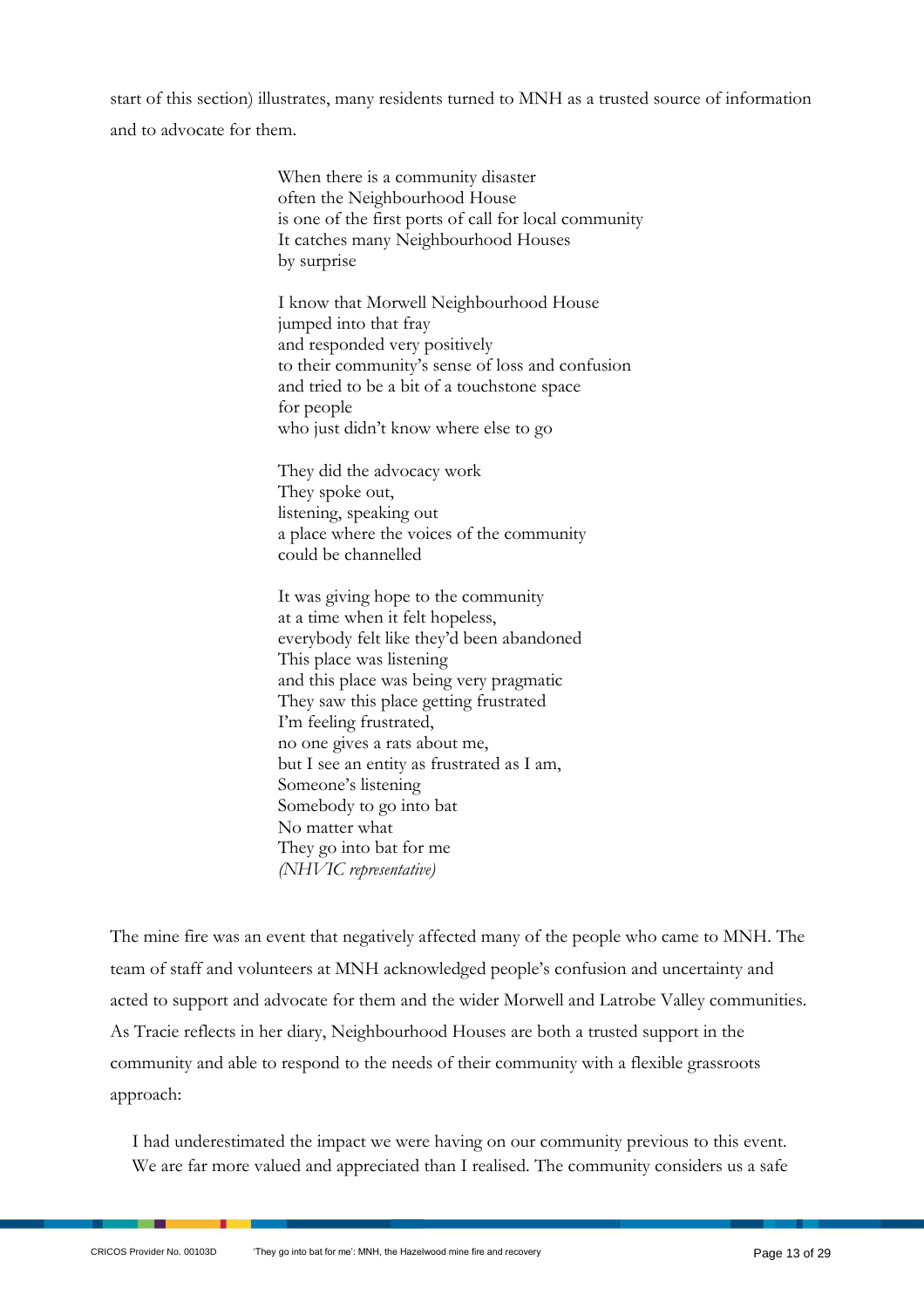friend who looks out for them. We are now committed to ensuring we do not let them down.

Neighbourhood Houses are unique at this level. I've been able to freely make decisions, approach and engage and advocate for my community the way I feel it would be most effective. We can take our own path and push the grassroots cause without fear of consequences. (TL diary excerpts 2014)

After the mine fire MNH continued to support the community as the process of recovery began. However, the mine fire event had consequences for the House that made its ongoing activities and program less financially viable and lead Tracie and the Committee of Governance to reconsider how they could best support the community.

#### **Recovery after the mine fire: Impact of mine fire event on MNH programs**

The mine fire affected most people in Morwell and for some the experience left them feeling angry about what they believed was an inadequate response to the event and anxious about possible future health implications (Wood et al 2015). As Tracie records in her diary and in an interview in 2014, the Hazelwood mine fire event seemed to leave some people disinclined to engage in their usual activities, perhaps withdrawing to reflect and make sense of the event; it certainly had an impact on attendance at MNH:

All computer classes have been cancelled due to lack of numbers and we are only running 2.5 days of classes. Most of our fee for service classes have been closed too. This event had had a dramatic effect on our class numbers and will continue to do so this year. (TL diary excerpt 2014)

Presenting a range of classes for the community is a staple activity for many Neighbourhood Houses which provides an income stream for those Neighbourhood Houses. As such, low attendance at classes at MNH had a financial impact on the House. As Tracie commented in  $2014$ 

we've been impacted financially here because we've closed all our classes, people aren't engaged, that component of the community that were coming in to do courses have either left or have bunkered down because they've got their own social and emotional issues and they can't engage on that level. So financially we're up the wazoo as well (Interview with TL 2014).

In a diary entry for March 2014 Tracie reflects on the impact of the mine fire event and believes the House will have to change in terms of the activities it offers, if it is to continue responding to and supporting people in the Morwell community:

There is a lot to be learnt from this crisis. I believe the NH will have a lot to reflect on as we continue our journey through. The impact within the community, our responses, what we did well, what we didn't do so well, what we have learned, where to from here? I believe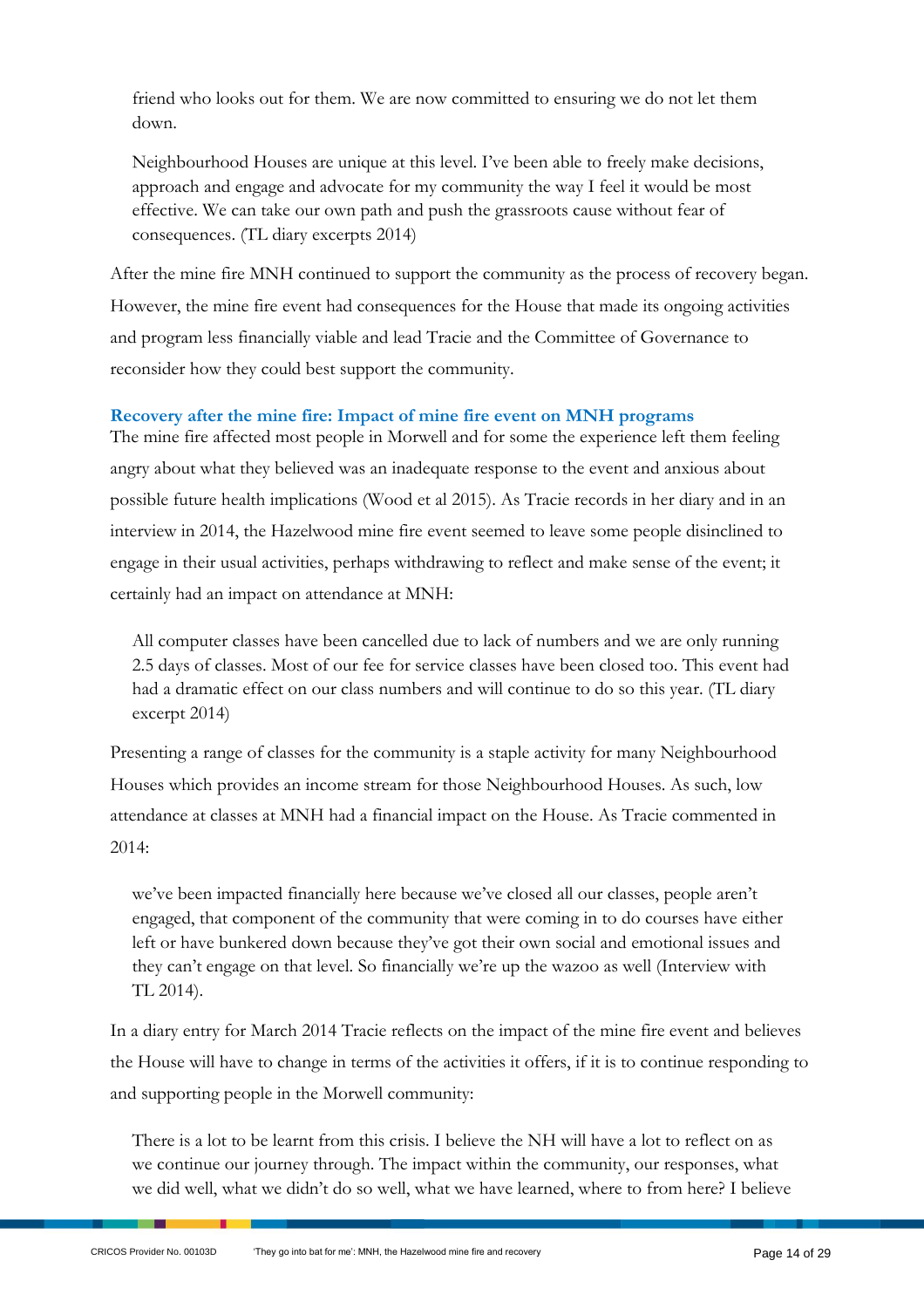the NH will journey through significant changes in how it delivers classes, and how to remain relevant to our community. Changes ahead not only for us but for the whole community. (TL Diary excerpt 2014)

As the two poems below illustrate, the mine fire event and its impact on the community and the House provided a moment and an opportunity for MNH to reflect on how it could best support their community and that perhaps running classes were less of a priority.

> It has changed a lot since the mine fire. Before the mine fire we were quite successful, ran lots of classes, did lots of things more in the educational line

But since the mine fire people haven't been coming for the classes People I think decided that there were other things that were more important They got quite worried about the fire and needed help They came to us

Since they came in for the mine fires they've learnt that we can help Most of the people don't want classes now They want something else It's more support that they want and help and that's what we've been doing more of since then

I think our new role is helping the community to go where they need to go or where they want to go to find out what's the best thing for them Not for us to find out but to help them find out what's best *(Representative of Committee of Governance)*

\*\*\*\*\*\*\*\*\*

They seem to use the Hazelwood fires as a reference point, a threshold They haven't had an expectation that after will be the same as before And neither have they gone into the victim mode "We can't do that anymore, because we had this terrible event." They've said,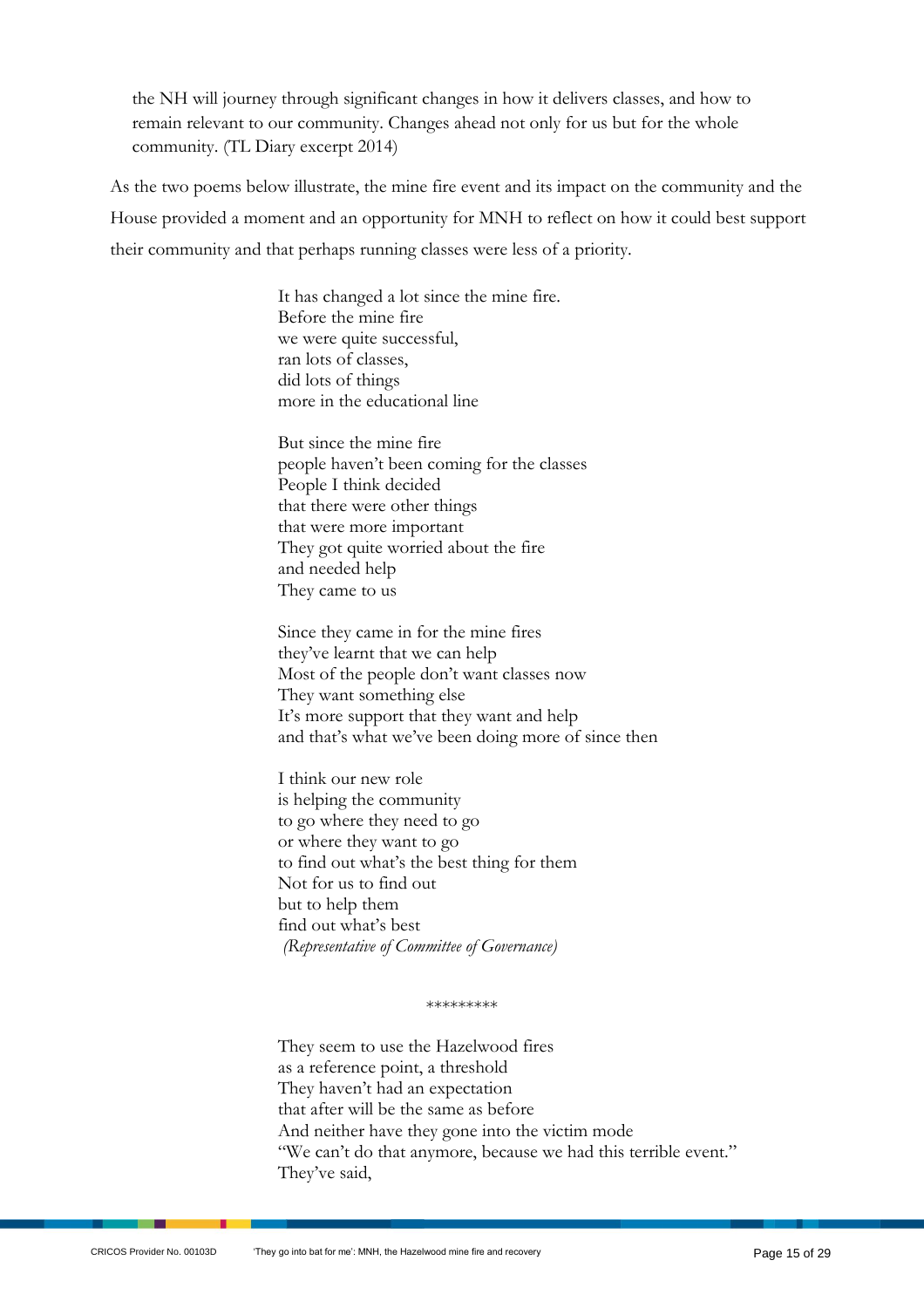"That thing happened, it's impacted our community, how do we now change what we do to adjust to the changed circumstances and respond to the changed circumstances?"

It's a great opportunity to say, "Well what the hell are we, what are we doing in this neighbourhood and what's the best way to go forward?" I think they're asking those questions and coming up with some really good responses *(NHVic representative)*

People were looking for something else from the House as they 'processed' and made sense of the mine fire event. In response MNH changed the types of activities offered at the House; there were fewer accredited courses and more social support activities, such as a Tuesday Community Lunch, a series of facilitated workshops to allow community residents to tell their story of the mine fire, and providing a base for The Free Store – a once-a-month store that is like an Opportunity Shop except that everything is free (an initiative of community members [www.morwellnh.org.au/free-store-at-morwell-neighbourhood-house/](http://www.morwellnh.org.au/free-store-at-morwell-neighbourhood-house/) ). Two other 'really good responses' (see poem above) that the House instigated were the Valley to Valley project and inviting Dr John Hewson to speak to the community about the transition from coal, these will be examined in more detail below.

#### **Recovery after the mine fire: The Valley to Valley project**

The biggest one that she came up with and the one that I think had the biggest effect was the Valley to Valley project.

Tracie rang said we're going to do some photographs Simple just a photo with you holding some letters saying mateship; valley to valley; love; friendship; whatever the word was

We started ringing schools ringing community groups At the start there was a lot of people going well what are we doing this for and you explain to them the Hunter is being smashed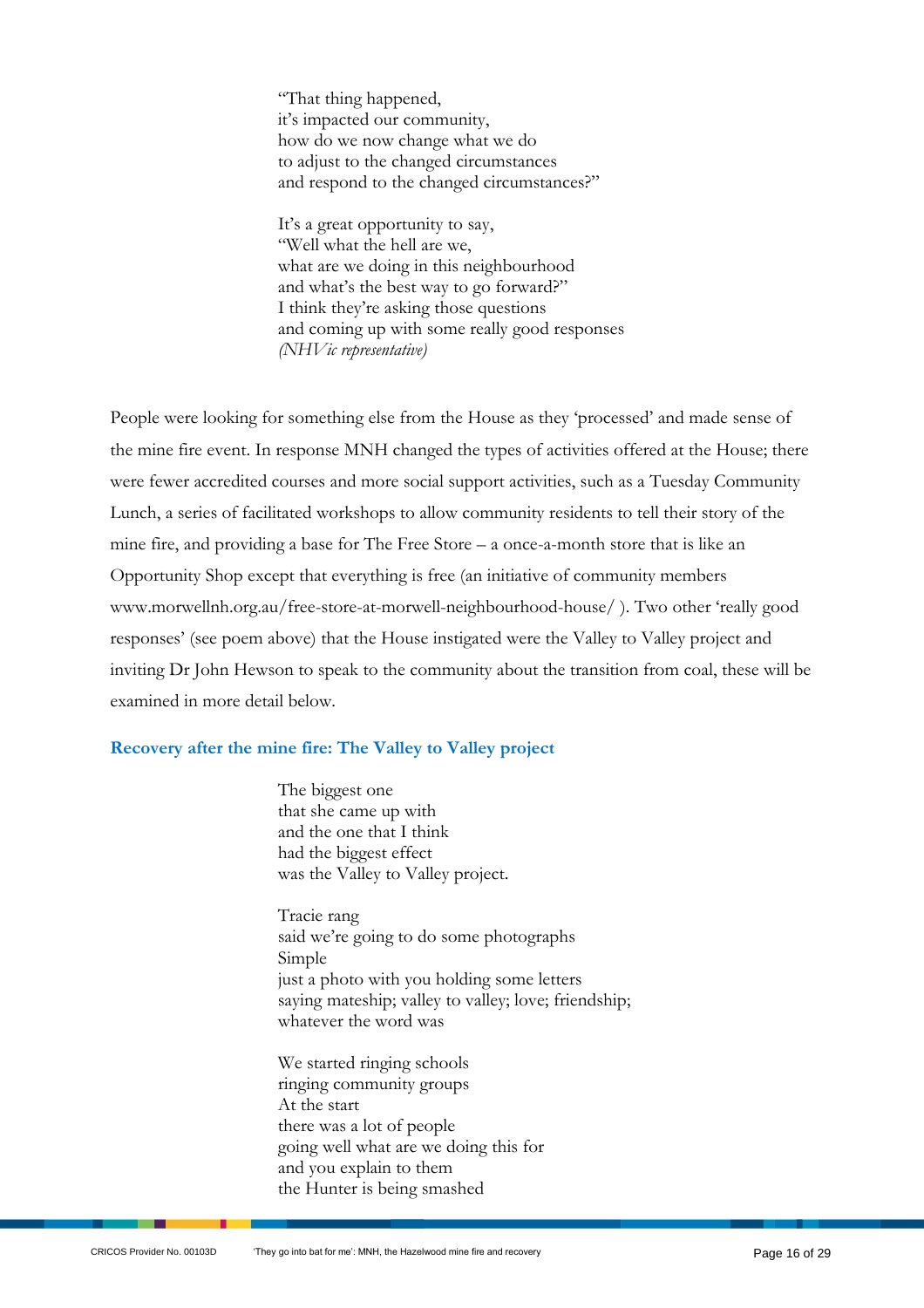we had it bad we had people help us They're now in trouble it's our turn to help somebody else

Next minute people were ringing us saying we want our photo taken we want to be part of this It just blossomed It was fantastic Very powerful

It just made sense rather than us being on the receiving end it was a great way of the residents here saying we're going to help somebody else

Once they realised that they were going to be helping somebody else that it wasn't them being looked down upon they could go and help somebody else The resilience within the people you could just see people straightened up that little bit they had that little bit more pride they had that little bit more go in their stride they were doing something.

A couple of the local schools Said their kids were feeling a bit overwhelmed by (the mine fire event) it was a huge event they were intimidated Then all of a sudden they were being told hey there are some people that need your help It just had a real positive effect on the primary schools in the area

A principal actually came up he said this was the best thing we have done for the kids since the mine fire He said their whole attitude has changed he said they've gone from being oh what if the mine fire happens again it was terrible and people were sick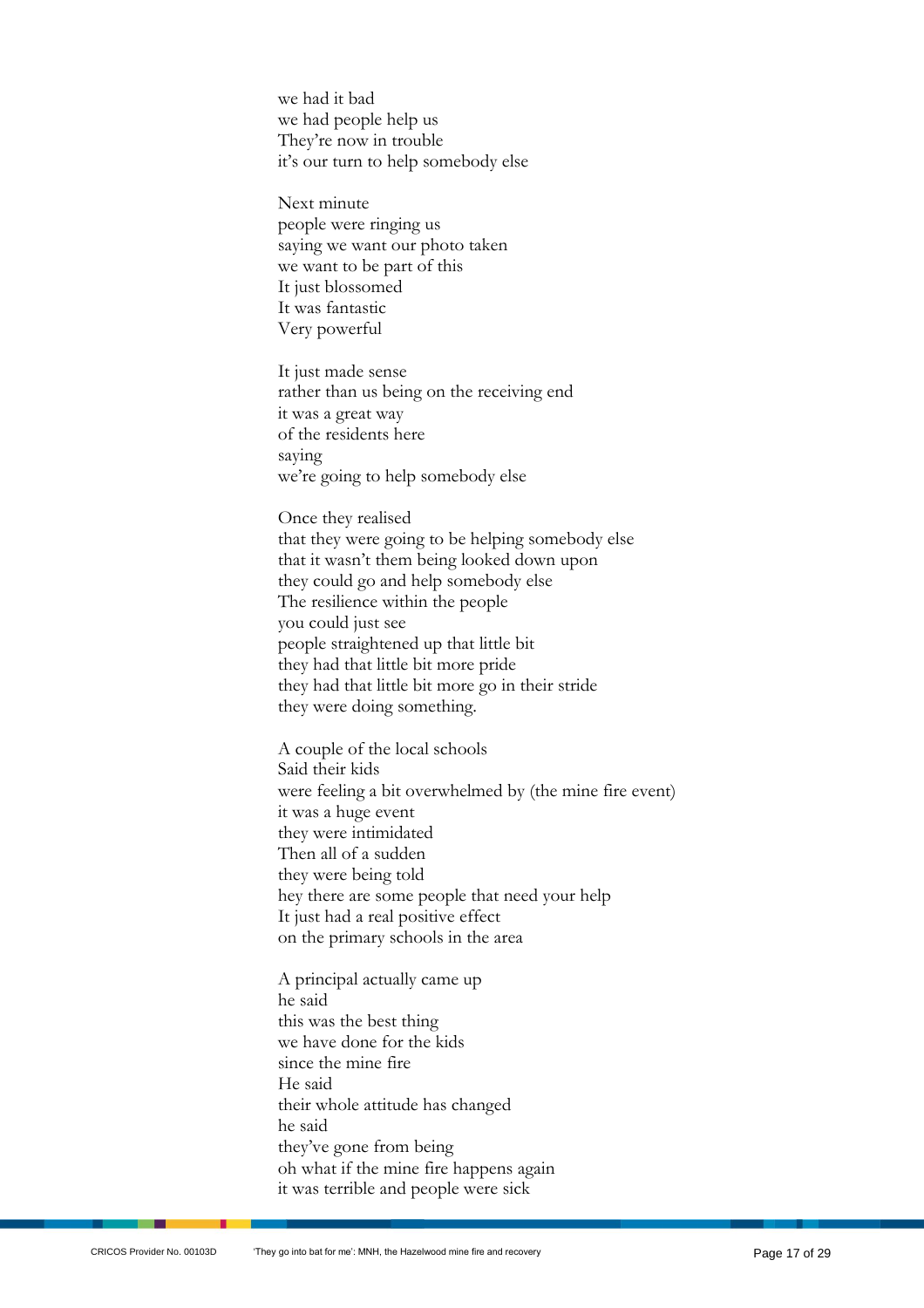it was a bad thing They couldn't put it into perspective

For them to know that something bad had happened to some others but they are able to help and send a message he said it just built their resilience built their strength up and lifted them up

It changes the mentality it takes it from the victim mentality of poor me, poor me to that hero mentality of I'm going to help somebody else I'm going to go in and make them feel better You could see the change in the community the community mindset went from being poor us mine fire, poor us  $t_0$ let's move on it's time to get going We're on our feet let's go what's our next challenge? It was just that whole change in mentality I think that Valley to Valley project was a catalyst for it *(Local councillor)*

In April 2015 floods devastated the Hunter Valley in New South Wales. The Hunter Valley is another rural, coal mining-based community and as such there were natural synergies between it and Latrobe Valley. Tracie Lund saw this as an opportunity to reach out to another community that had been hit by a disaster and initiated a project that became known as the Valley to Valley project. There were two aspects to the project: a series of photo shoots with community groups where they used large letters to spell out a message of support and hope, for example, mateship, dream, family; and a message book where people were asked to write messages of support. At the end of the seven week project nearly 1000 people had taken part in 40 photo shoots, there were nearly 500 handwritten messages and 28 pieces of artwork. The photos and messages were compiled into a book and delivered to the communities of Maitland and Dungog in the Hunter Valley. The photos were also exhibited at the Latrobe Regional Art Gallery in Morwell.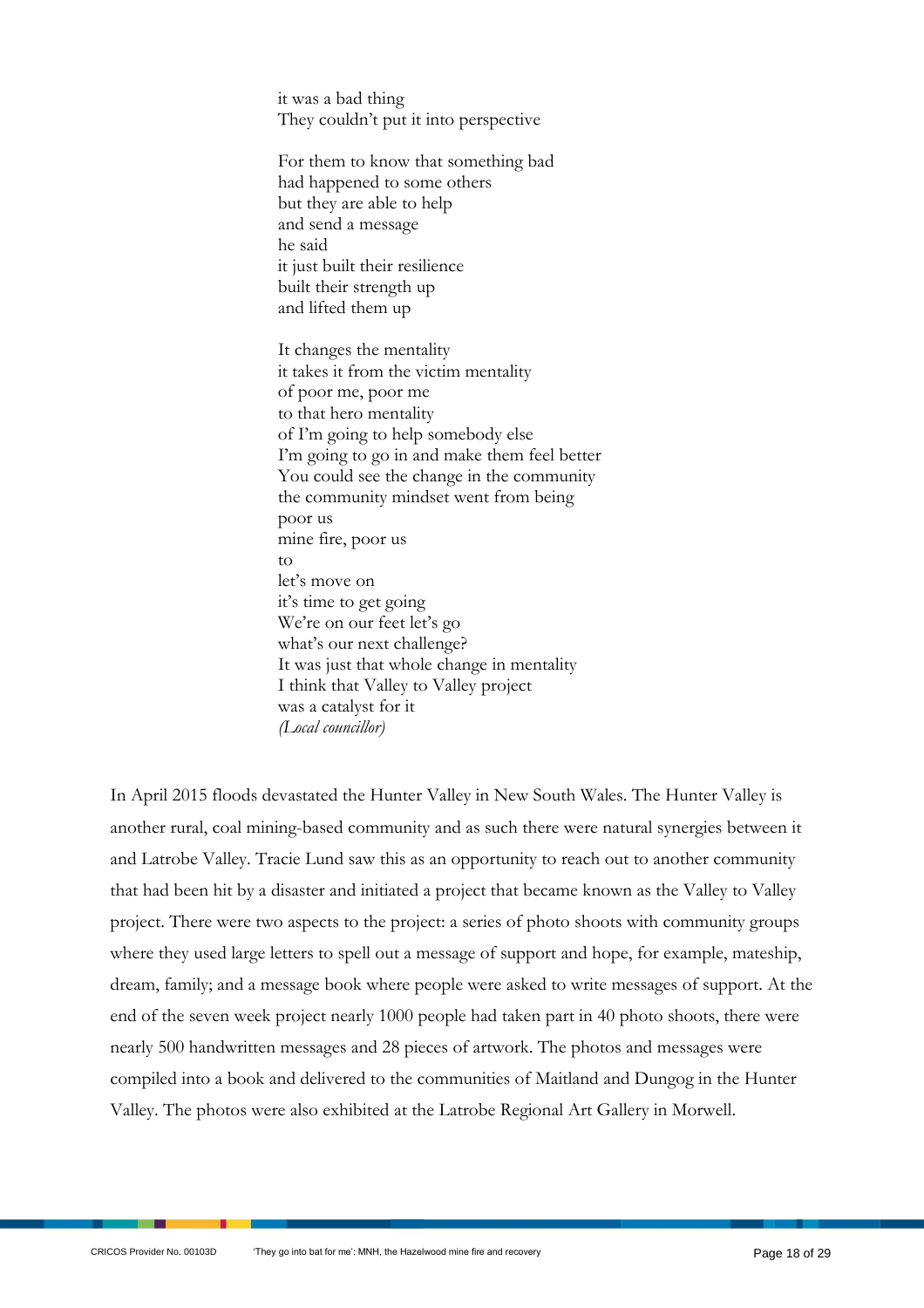

*Opening of the Valley to Valley exhibition at Latrobe Regional Art Gallery (Source: Morwell Neighbourhood House)*

As the poem above illustrates this was an inspirational and inspired community development initiative that appears to have had a significant impact on both communities and contributed to the recovery process in Morwell (Latrobe Valley Express, 26/6/15, From One Valley to Another). In many ways this initiative turns ideas of recovery on its head by asking those affected to reach out and help others rather than being helped. As Hawe (2009:32) found in a review of the literature on disasters and recovery, support strategies that focus only on the disaster event 'make it hard for people to "break role" and take time out from the "victim stereotype"'. The Valley to Valley project enabled people to 'break out' of the victim role and to even feel like 'heroes'. The Valley to Valley project shifted, in at least a small way, the perception, by some, of Morwell and its community as victims and powerless.

The project also had another positive impact by fostering social connection between people both within Morwell and beyond its borders with the communities of the Hunter Valley. Social connection is important for the recovery of individuals and communities, increasing their sense of wellbeing. A recent study (Gibbs et al 2016:15) that examined the impacts of the Black Saturday bushfires found that participating in community groups facilitated people's recovery and increased their mental health and wellbeing. Gibbs et al (2016:23) believe community groups are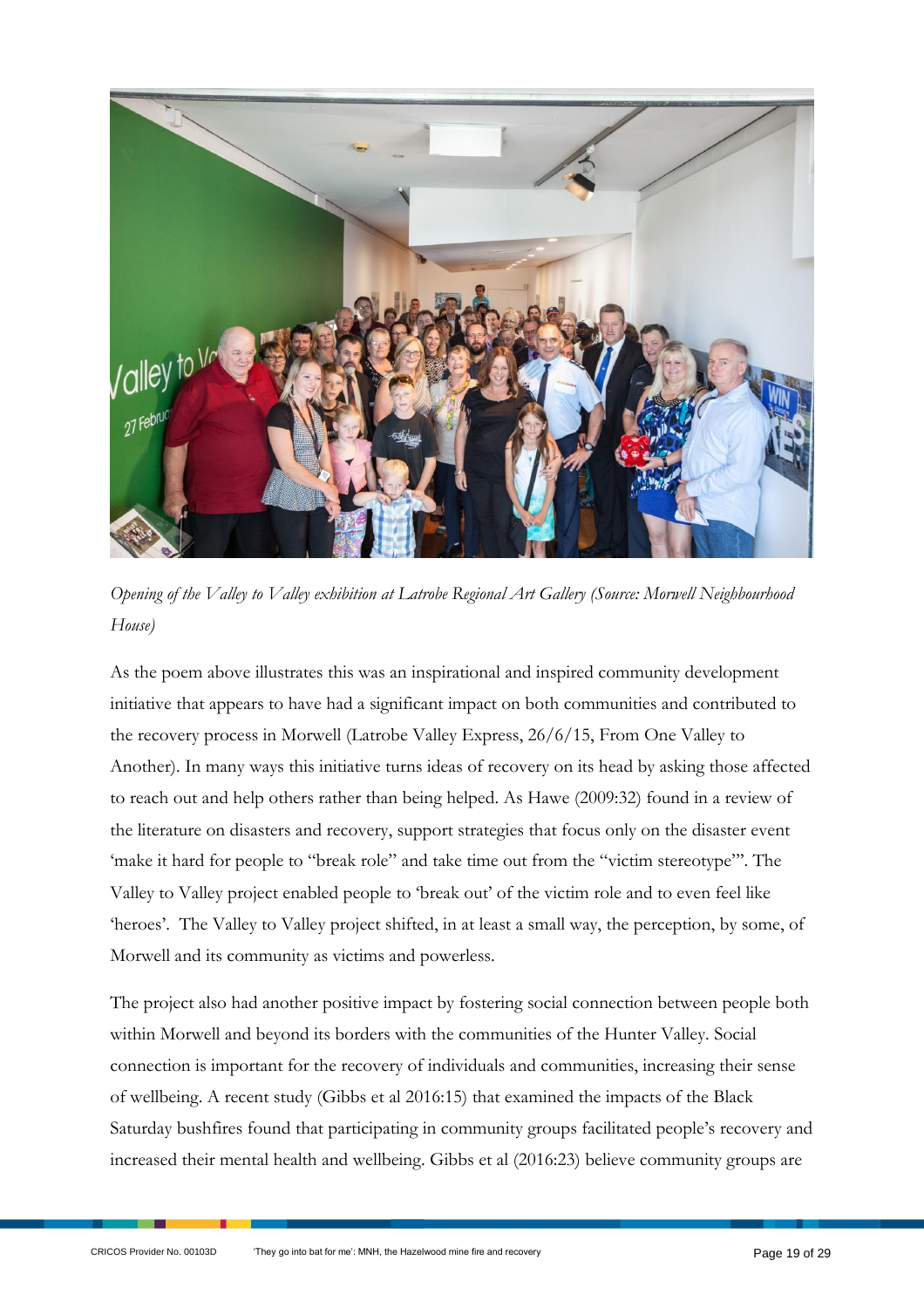'critical influences on social connection and individual and community level recovery … and facilitate wide participation.' Social connection aids people's recovery and these community groups connect people. This has been one of the roles that MNH has successfully undertaken, increasing participation in House activities and strengthening networks between community groups by inviting them to participate in the Valley to Valley project.

#### **Recovery from the mine fire: The Hewson event and the transition from coal**

It seems to me that the House has played a role even beyond what would be expected of a Neighbourhood House in saying, This is not just about the fire, this is about transition away from coal fire power stations and we need to be thinking about this

The Hewson event, for a tiny little Neighbourhood House to pull off something like that And not to be overawed *(NHVic representative)*

On a Friday evening in July 2016 Dr John Hewson (former Federal Liberal Party leader) was the speaker at an event about the transition from coal powered energy generation and the implications and possibilities for the Latrobe Valley. The event was facilitated by MNH as part of its 'commitment to support conversations and opportunities to discuss things that matter to the Latrobe Valley' and as a way to 'inform' and 'empower' the community as it 'navigates the future' (Source: Invitation to the Event produced by MNH). The two interview poems, below, tell the story:

> The power generation industry there's a big dark cloud over the top of it We've got this massive resource and everyone is going they are going to flick the switch and 5,000 jobs are going to go.

Neighbourhood House have taken a very negative situation and said how do we turn that into a positive? The committee of the House and Tracie They got Dr John Hewson down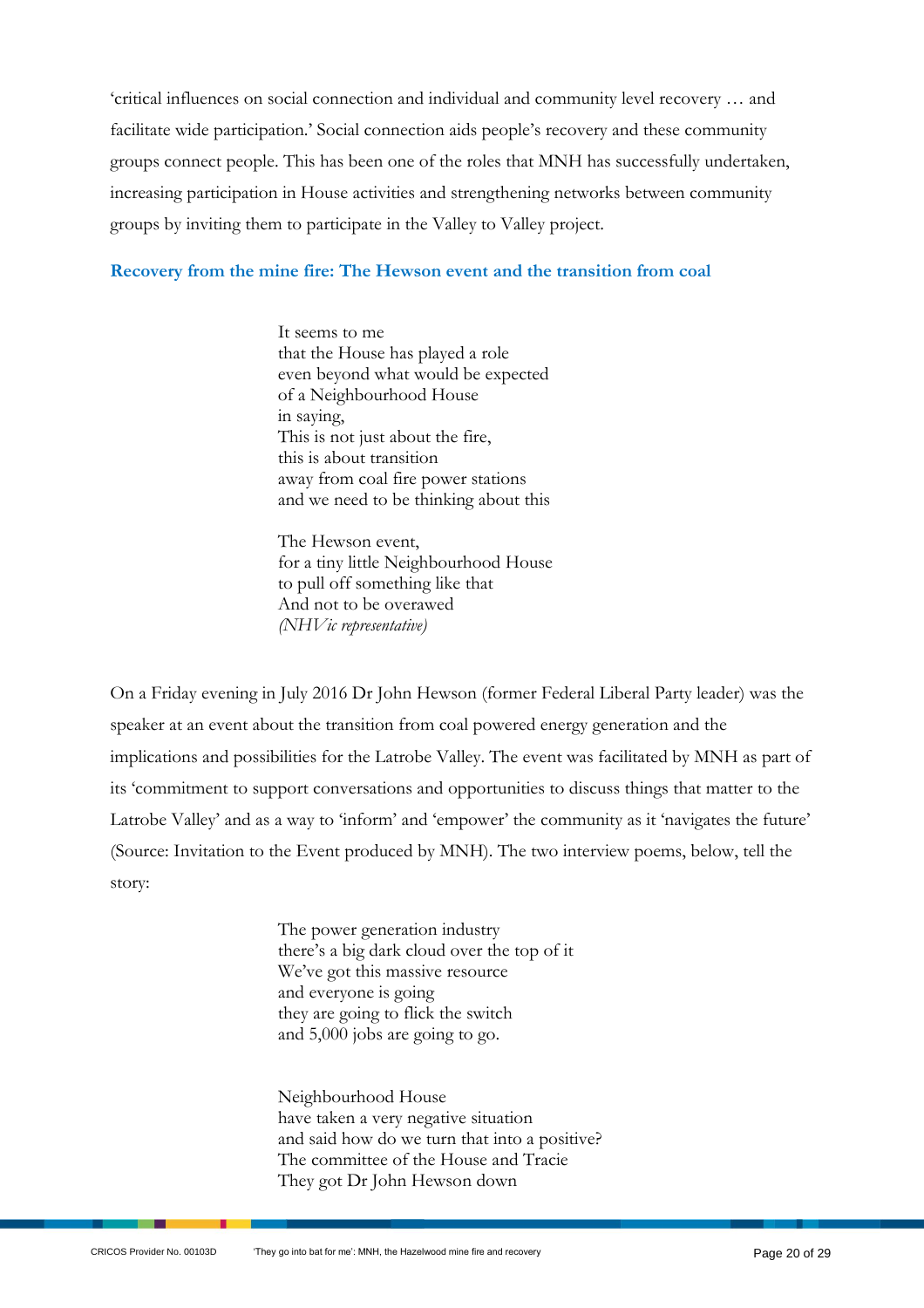to talk about diversification and transition He came up with a different use for coal

The house bought together a range of people from different ends of the spectrum on a committee We've got a group together ranging from local scientists, builders, university people, accountants, members of the Greens, members of the Liberal party, members of the Labor party in the same room working together working in a positive manner together saying we need to check this option out to see if it's viable If it's not then we go and look at something else

To bring those diverse groups together and have them in a room working together people giving up their time quite freely saying this is what we need to do has been absolutely fantastic.

It's putting the people from this area in control. It's not somebody in Canberra or Spring Street it's locals doing it it's people here having a voice at the table not being dictated to this is what will happen to you this is what we will do to you It's the locals standing up and saying this is what we're going to do *(Local councillor)*

\*\*\*\*\*\*\*\*\*\*

It's not necessarily that we want to follow what John Hewson says, it's a conversation that this community needs to have about what's going on. We're facilitating that, not running it.

The Greens don't like it. Voices of the Valley weren't happy with it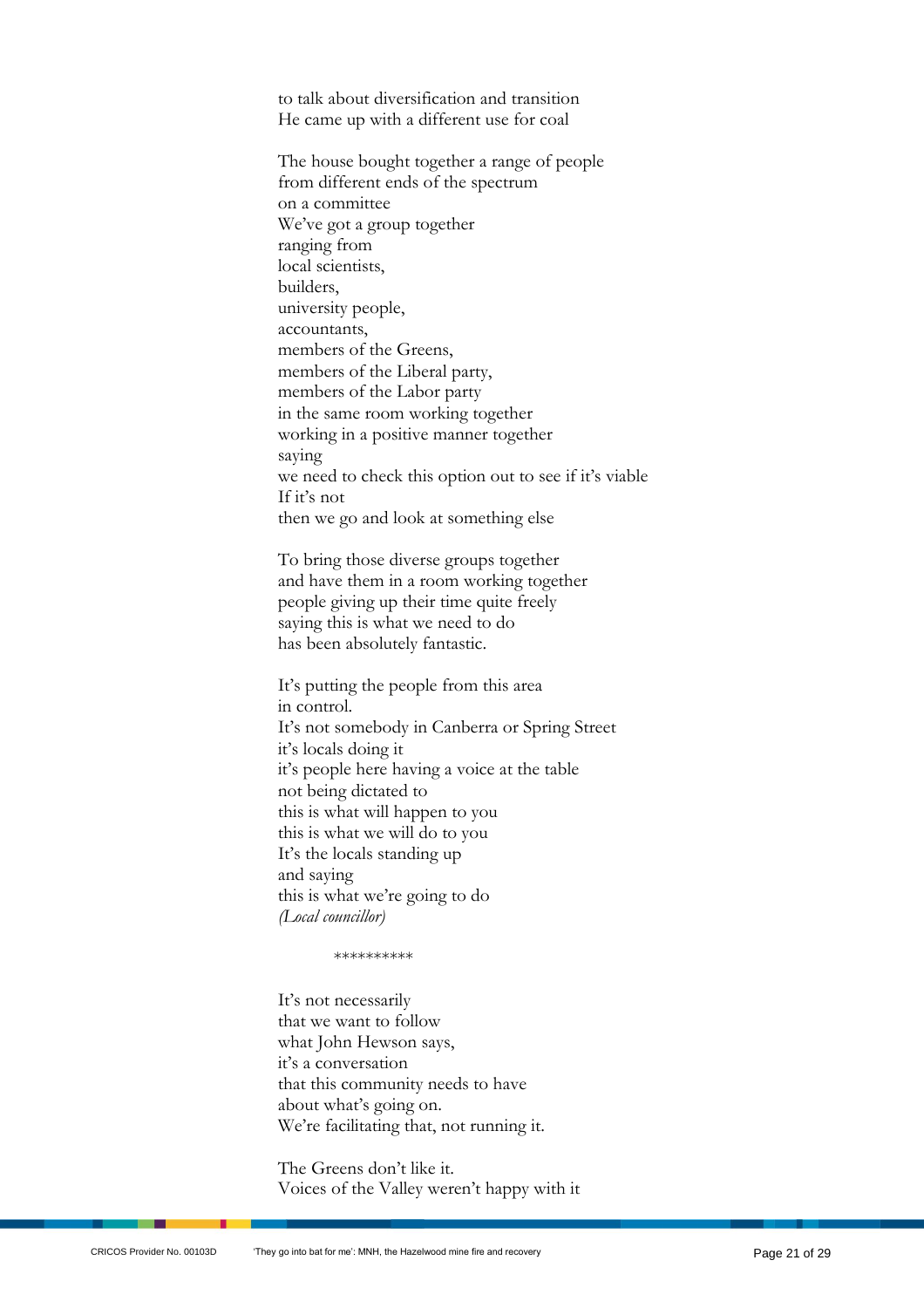But as we said to them, this is just a conversation to get things going, to get people thinking about what needs to be done and how we can do this

General community are really with us with this For them there's the thought of if we do something like this maybe there'll be work Maybe there'll be the work here like there used to be *(Committee of Governance representative)*

As mentioned above, Dr Hewson talked not just theoretically about the transition from coal and potential opportunities for Latrobe Valley but put an actual project proposal on the table for the Latrobe Valley community to consider. This had not been the intention or expectation of MNH. The proposal was controversial in that it was a project that would use existing coal reserves in a new way; this angered many people at the event who were sceptical of the project and perhaps were more of the opinion that coal mining should cease. However, some people saw it as a potential opportunity that would provide a way for a staged transition from coal. MNH responded by facilitating the formation of a committee of community members to assess the proposal. MNH did not run this committee but used its networks and contacts to gather together people with a range of skills, for example technical expertise, business management, and financial skills, who would be able to assess the proposal and report back to the community. At the time of this report that assessment is still ongoing.

Morwell and the Latrobe Valley were largely created and developed out of the coal mines when in the 1920s the State Electricity Commission was formed and it was decided that the coal reserves of the Latrobe Valley would be used to generate Victoria's electricity. The implications of a transition away from coal-fired electricity generation loom large for the community in terms of economic and employment prospects but perhaps also in terms of community identity. There is a perception or narrative in the community that recovery is not just about recovery from the mine fire; it is also seen as recovery from social and economic disadvantage that many people believe stems from the privatisation of the power industry in the late 1990s and early 2000s. The experience of privatisation left many feeling 'it was done' to them and they want an opportunity to be part of the decision-making process that will shape their future. People want to know what the future holds for Morwell and the Latrobe Valley as climate change precipitates a need to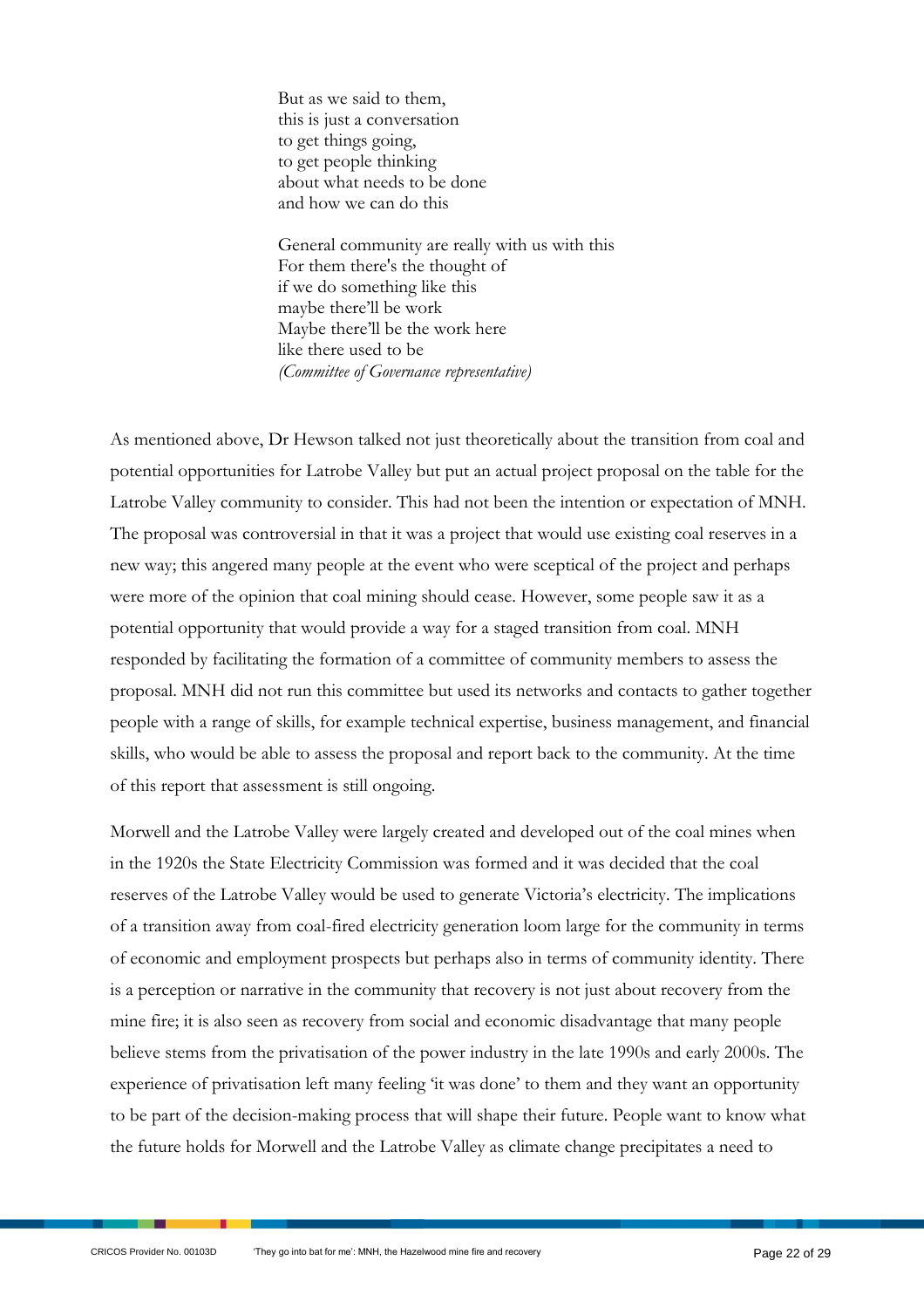transition from coal based systems and they want a say in the future of their town and the Latrobe Valley.



*Members of MNH Committee of Governance with Dr John Hewson and Shane Howard (Source: Morwell Neighbourhood House)*

The MNH see its role as providing spaces and opportunities for conversations and information dissemination to enable the community, perhaps particularly those sectors of the community whose voices are less often heard in policy and government spaces, to decide what options it wants to support or oppose and the direction or vision it wants for the future. MNH believes its role is not to tell the community but to provide it with access to information, stakeholders and decision-makers. The Hewson event is a recovery strategy that is place-based, social networkbased and empowerment-based – three types of approaches that it is recommended be integrated in any recovery framework (Hawes 2009:31). Part of a place-based approach is developing a vision for the future of the community, as Hawes (2009:36) outlines:

a strategy of community consultation and visioning, to enable residents to picture the sort of community they wished to create. This is a method to engage communities in dialogue and surface different opinions about "what should be" as well as "how to get there".

The success of the Hewson event, even the fact that there could be such an event relied on the social networks of the House. MNH empowers community members or 'locals' (see poem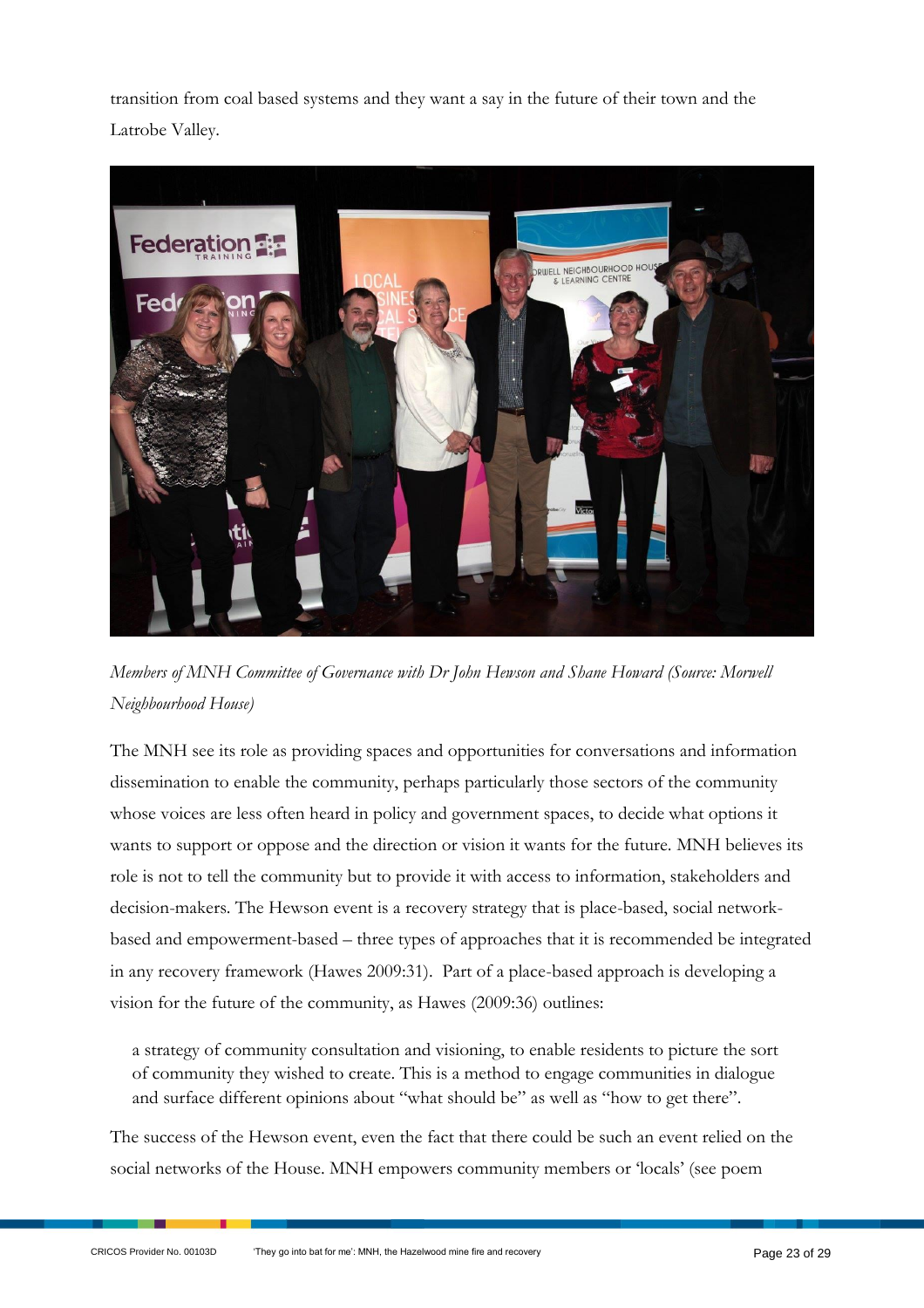below) by providing opportunities for hearing and being heard and being involved in the decision-making process; and it contributes to developing a vision for the future of the community.

#### **Conclusion**

It's because they listen To what locals want Rather than saying This is what we're going to do for you

It's a community that's been kicked and kicked and kicked people who had got to the stage where they were just down and they were just going keep kicking me I don't care Neighbourhood House has played a role in changing that mentality

The mine fire they said was the perfect storm This (MNH) was the perfect counter to the perfect storm It was what was needed when it was needed, where it was needed with the right people It's just their positive attitude

I cannot get over how they just feed that positive vibe back out in the community and how they change the community attitude I've never seen it anywhere else and I've never seen it happen in the worst moment that there's just that spark and that switch is flicked and the whole mentality of a region has changed and that's what they did and they continue to do it They just have that sixth sense that we need to do this and they do it and it works

People have gone well you know what we can have a say about what we're going to do we can make a difference we can decide we want to look at this or we want to do that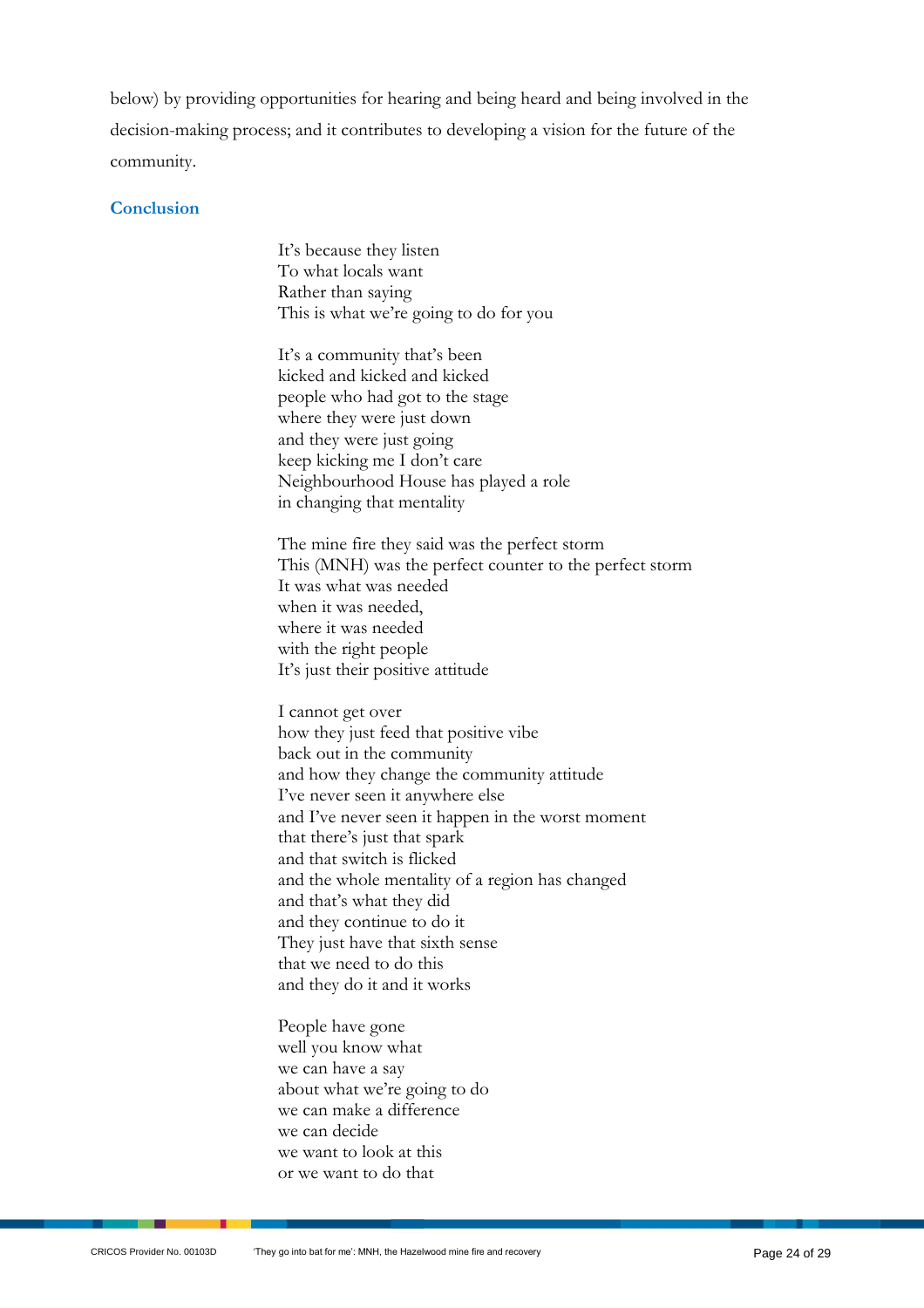#### or we want to move in that direction

Resilience wise for the community I'd hate to think about the state Morwell would have been in if they hadn't have been there because it's almost got the town off its knees standing up and looking forward *(Local councillor)*

The Valley to Valley project and the Hewson event were innovative and inspirational recovery initiatives that responded to both current needs and future aspirations. However, the more important lesson to be learnt from the recovery activities of MNH is the importance of its process and framework, underpinned by a community development approach. There are many factors important for fostering recovery, for example leadership (Paton et al 2014), a pre-existing sense of community (Norris et al 2008), the efficacy of the initial disaster response (Tiernery & Oliver-Smith 2012), the adequate coordination of recovery activities (Sharpe et al 2009), macro social, political and economic policies (Norris et al 2008), and financial support (Jordan & Javernick-Will 2014); however they do not fully explain or determine whether recovery will be successful. Recovery is a process as much as it is an outcome and it is the process that will often determine the success of any initiatives and potential outcomes. A community development approach, such as that adopted by MNH, is likely to be more successful for long-term social recovery and to deliver recovery that 'builds back better' (Mulligan & Nadarajah 2011). It does this through promoting participation, empowerment, social connectivity and ensuring actions and strategies are community led.

The critical and underpinning element of a successful recovery process is empowerment; it is this that enables participation in planning and decision-making to produce a community-led and defined recovery strategy (Norris et al 2008; Thornley et al 2015). The Australian Institute of Emergency Management (2011:36) states that:

Recovery agencies should facilitate and support individuals, groups and communities to identify, prioritise and implement their own recovery process. This involves working with and engaging communities on issues of local concern, and developing localised community recovery plans and projects.

Community participation in decision-making, whether formal or informal, a sense of control, self-determination and collective efficacy have been cited by many researchers as important factors in any recovery process (Mutch 2014; Norris et al 2008; Bach et al 2015; Jordan &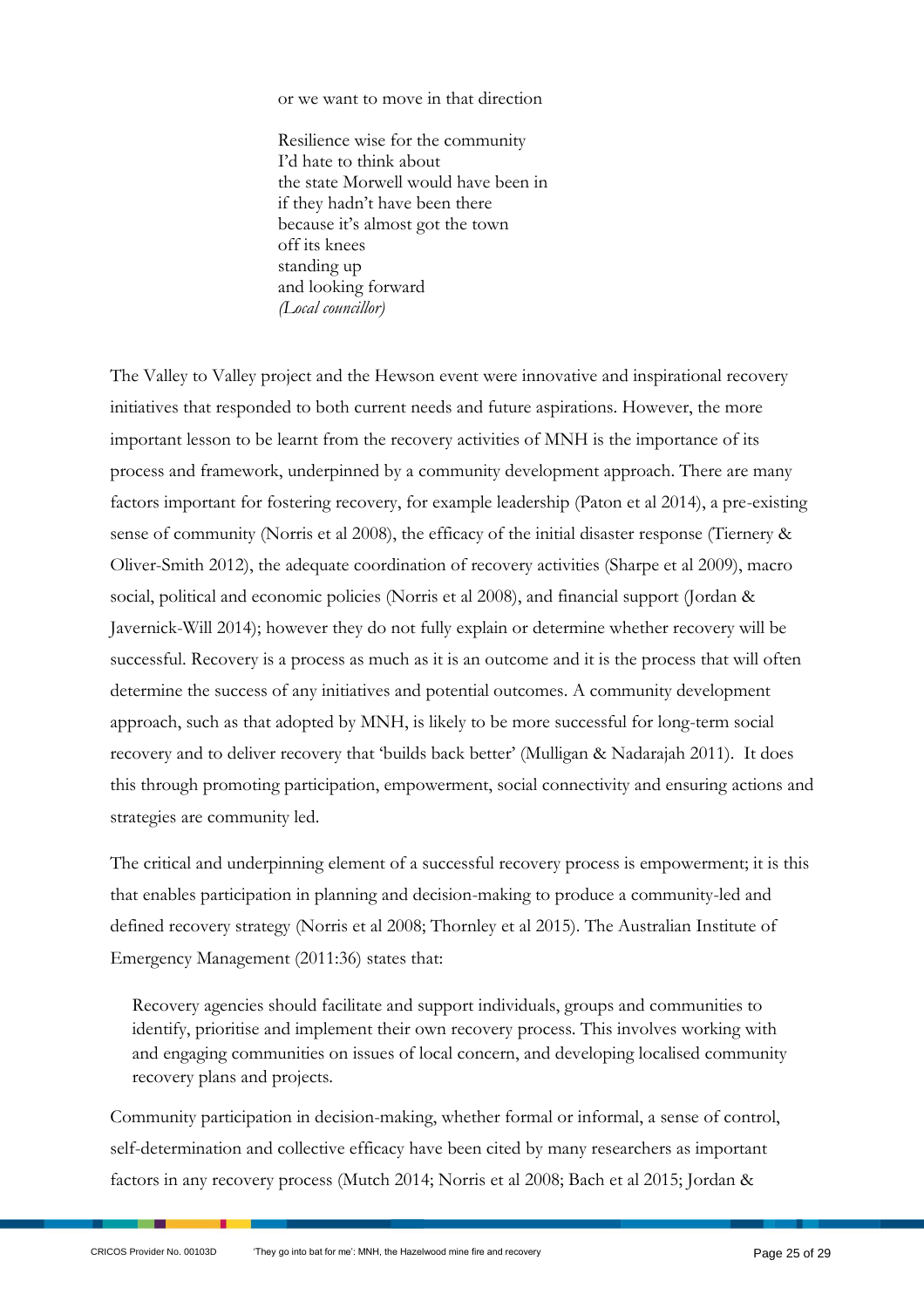Javernick-Will 2014; Thornley et al 2015; Australian Emergency Management Institute 2011; Mulligan & Nadarajah 2012). Empowerment is the key and 'provides the model and structure for all other action' (Hawe 2009:41). Such empowerment, to succeed, needs to be accompanied by capacity-building and a strengths-based approach (focusing on the assets in a community and the skills of people rather than what is lacking). The road to empowerment can take many forms and fostering increased social connection, through activities such as the Valley to Valley project or the Tuesday Community Lunches at MNH, while having intrinsic benefits can also lead to the development of networks and 'a network of strongly connected people can change the landscape of a neighbourhood and a city' (Mandell 2010:280).

A process based on empowerment and participation can contributes as much, if not more, to recovery than any other factor or outcome, and can even produce unexpected pathways and outcomes (Gibbs et al 2015). The impact of the process on recovery can in many ways be greater than the sum of the outcomes of various initiatives. If recovery is a process and the impact of the process is greater than the sum of its parts, then perhaps the same can be said for MNH. Understanding its impact on recovery from the mine fire and its impact in the community more generally, cannot be discerned by only looking at individual projects but must be seen in the context of its process and framework: a community-led, empowering and capacity-building framework, a commitment to listen to what people need and to work in partnership with them to achieve outcomes.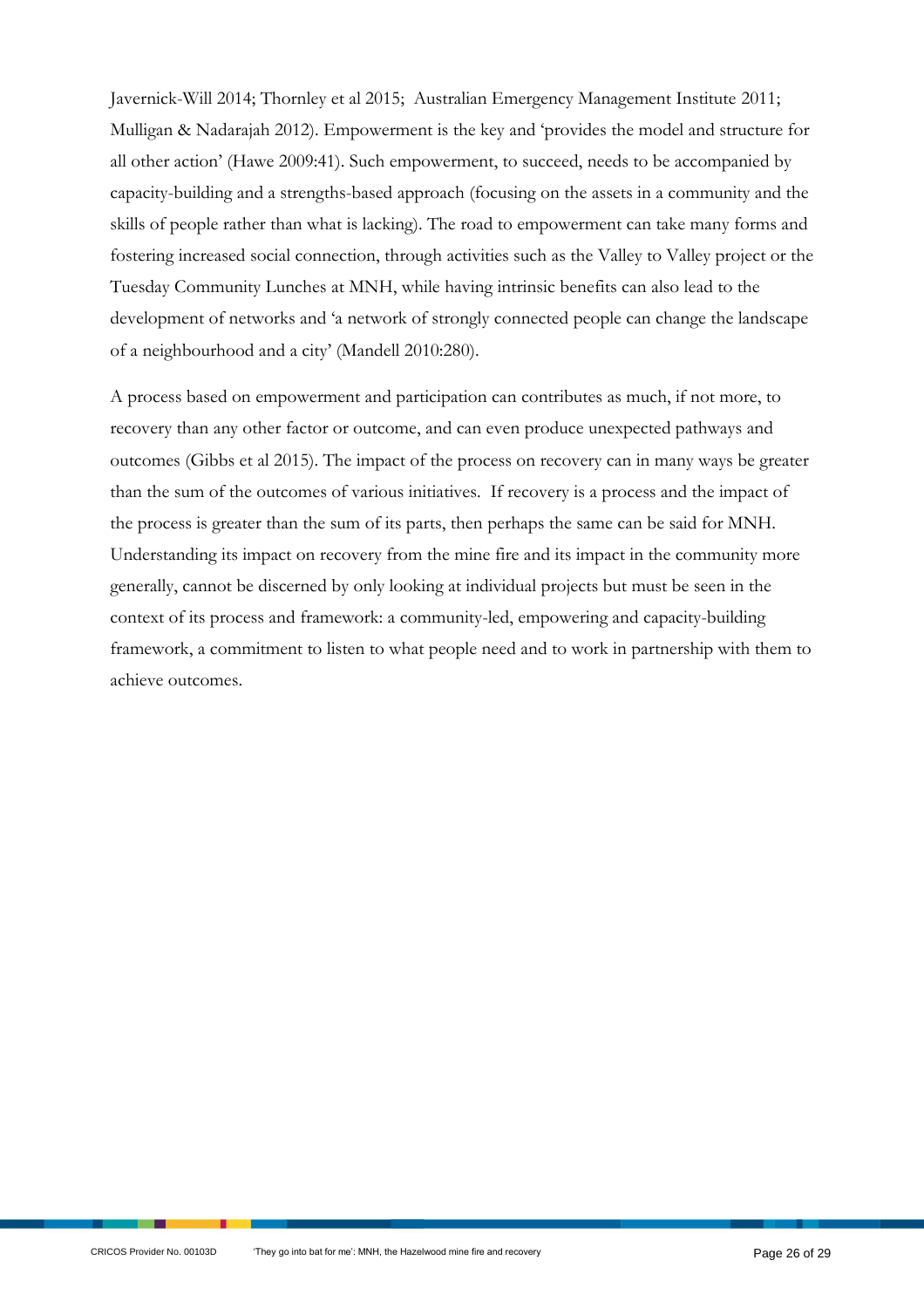#### **Bibliography**

Australian Emergency Management Institute 2011, **Community Recovery** (Handbook 2) Australian Emergency Management Institute, part of the Commonwealth Attorney-General's Department, Australia

[https://www.aidr.org.au/media/1488/](https://www.aidr.org.au/media/1488/handbook-2-community-recovery.pdf)**handbook**-**2**-**community**-**recovery**.pdf

Bach, R. Kaufman, D. Dahns, F. 2015, 'What works to support community resilience?' in Bach, R. (ed) **Strategies for supporting community resilience**: **Multinational experiences**, Crismart, The Swedish Defence University, Multinational Resilience Policy Group, p309-340 <http://fhs.diva-portal.org/smash/get/diva2:795117/FULLTEXT01.pdf>

Faulkner, S. 2009 **Poetry as Method**, Left Coast Press

Gibbs, L. Harms, L. Howell-Meurs, S. Block, K. Lusher, D. Richardson, J. MacDougall, C. Waters, E. 2015, 'Community wellbeing: applications for a disaster context', **Australian Journal of Emergency Management**, V30:3 p20-24 <https://ajem.infoservices.com.au/items/AJEM-30-03-06>

Gibbs L, Bryant R, Harms L, Forbes D, Block K, Gallagher HC, Ireton G, Richardson J, Pattison P, MacDougall C, Lusher D, Baker E, Kellett C, Pirrone A, Molyneaux R, Kosta L, Brady K, Lok M, Van Kessell G, Waters E. 2016, **Beyond Bushfires: Community Resilience and Recovery Final Report**, University of Melbourne, Victoria, Australia [http://beyondbushfires.org.au/\\_\\_data/assets/pdf\\_file/0010/2198134/V3\\_Beyond-Bushfires-](http://beyondbushfires.org.au/__data/assets/pdf_file/0010/2198134/V3_Beyond-Bushfires-Final-Report-2016.pdf)[Final-Report-2016.pdf](http://beyondbushfires.org.au/__data/assets/pdf_file/0010/2198134/V3_Beyond-Bushfires-Final-Report-2016.pdf)

Hawe, P 2009, **Community recovery after the February 2009 Victorian bushfires: An Evidence Check rapid review** brokered by the Sax Institute for the Public Health Branch, Victorian Government Department of Human Services [https://www2.health.vic.gov.au/getfile//?sc\\_itemid=%7BEE60E46F-4421-4469-8655-](https://www2.health.vic.gov.au/getfile/?sc_itemid=%7BEE60E46F-4421-4469-8655-32CA0F323F19%7D) [32CA0F323F19%7D](https://www2.health.vic.gov.au/getfile/?sc_itemid=%7BEE60E46F-4421-4469-8655-32CA0F323F19%7D)

Hazelwood Mine Fire Inquiry 2014, **Hazelwood Mine Fire Inquiry Report 2014**, Melbourne: Victorian Government Printer.<http://report.hazelwoodinquiry.vic.gov.au/>

Jordan, E & Javernick-Will, A 2013, 'Indicators of community recovery: content analysis and Delphi approach' **Natural Hazards Review**, 14:1 p21-28 <http://ascelibrary.org/doi/10.1061/%28ASCE%29NH.1527-6996.0000087>

Latrobe City Council 2015, Submission to Hazelwood Mine Fire Inquiry 2015/2016. [http://hazelwoodinquiry.vic.gov.au/wp-content/uploads/2015/08/Latrobe-City-](http://hazelwoodinquiry.vic.gov.au/wp-content/uploads/2015/08/Latrobe-City-Council_Submission.pdf)[Council\\_Submission.pdf](http://hazelwoodinquiry.vic.gov.au/wp-content/uploads/2015/08/Latrobe-City-Council_Submission.pdf)

Patricia Leavy 2009 **Method meets art: Arts-based research practice**, The Guilford Press, New York, London

Mandell, J 2010 'Picnics, participation and power: linking community building to social change', **Community Development**, 41:2, p269-282 <http://www.tandfonline.com/doi/pdf/10.1080/15575330903548760>

Matarrita-Cascante, D & Brennan, M 2012, Conceptualizing community development in the twenty-first century', **Community Development**, 43:3, p293-305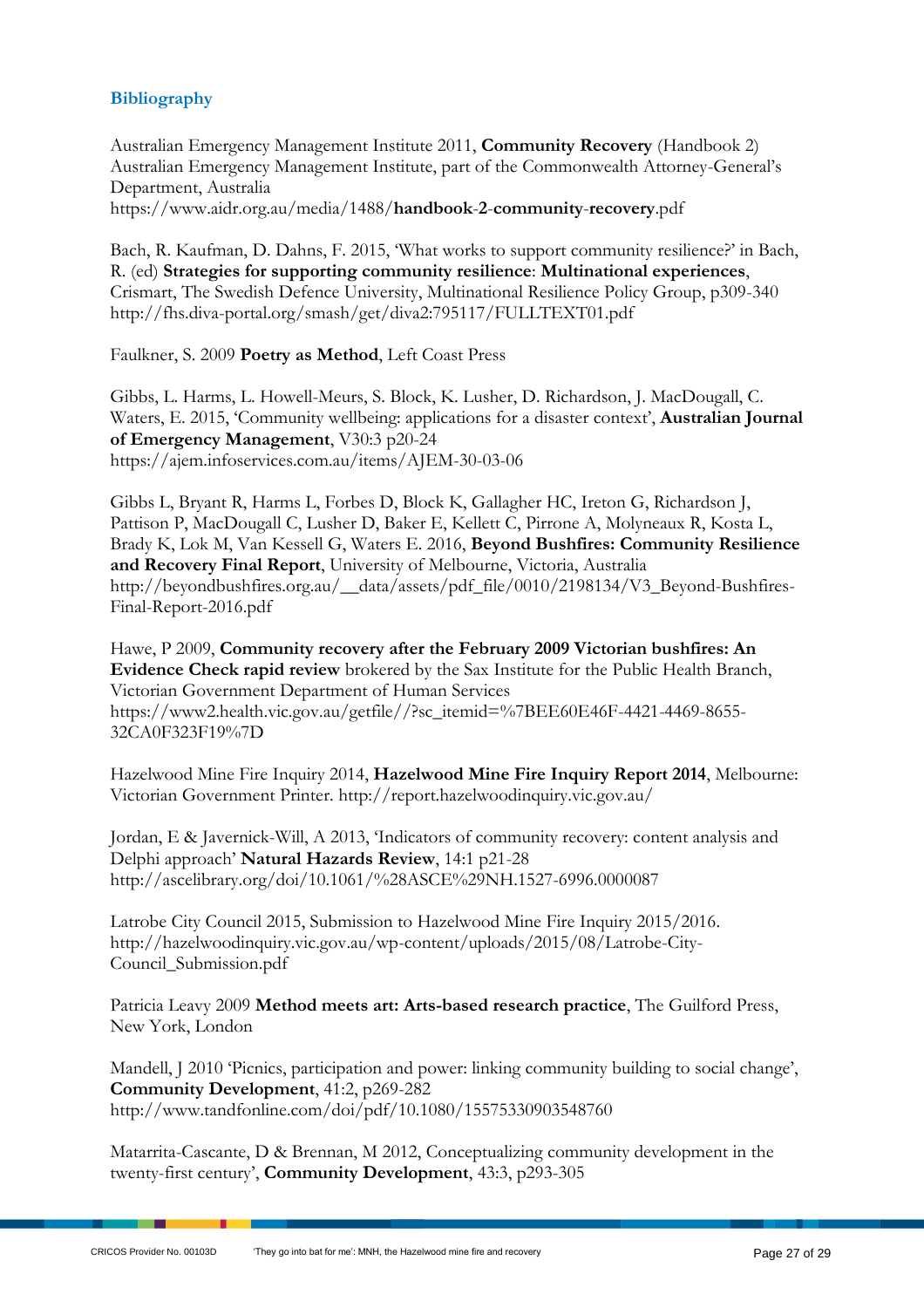<http://www.tandfonline.com/doi/pdf/10.1080/15575330.2011.593267>

Morwell Neighbourhood House 2014, Neighbourhood Houses assisting emergency situations, [www.morwellnh.org.au/neighbourhood-houses-assisting-emergency-situations/](http://www.morwellnh.org.au/neighbourhood-houses-assisting-emergency-situations/) (accessed October 2016)

Mulligan, M & Nadarajah, Y 2012, 'Rebuilding community in the wake of disaster: lessons from the recovery from the 2004 tsunami in Sri Lanka and India', **Community Development Journal**, V47 N3:353-368

[https://academic.oup.com/cdj/article/47/3/353/262606/Rebuilding-community-in-the-wake](https://academic.oup.com/cdj/article/47/3/353/262606/Rebuilding-community-in-the-wake-of-disaster)[of-disaster](https://academic.oup.com/cdj/article/47/3/353/262606/Rebuilding-community-in-the-wake-of-disaster)

Mutch, C. 2014, 'The role of schools in disaster preparedness, response and recovery: what can we learn from the literature?', **Pastoral care in Education: An International journal of Personal, Social and Emotional Development**, 32:1 p5-22 <http://www.sciencedirect.com/science/article/pii/S0738059314000558>

Neighbourhood Houses Victoria, 2015, **Neighbourhood Houses Survey 2015**, NHVic

Neighbourhood Houses Victoria, 2016, Annual Report 2015-2016, NHVic [www.nhvic.org.au/documents/item/492](http://www.nhvic.org.au/documents/item/492) (accessed 30/1/17)

Norris, F. Stevens, S. Pfefferbaum, B. Wyche, K. Pfefferbaum, R 2008, 'Community resilience as a metaphor, theory, set of capabilities, and strategy for disaster readiness' **American Journal of Community Psychology**, 41 p127-150 <http://link.springer.com/article/10.1007/s10464-007-9156-6>

Paton, D. Johnston, D. Mamula-Seadon, L. Kenney, C. 2014, 'Recovery and Development: Perspectives from new Zealand and Australia', in Kapucu, N & Liou, KT (eds), **Disaster and Development**, Springer International Publishing, Switzerland

Savage, A & Perry, D 2014, **Multiple Benefits: How Neighbourhood Houses are good for individuals, communities and government**, Association of Neighbourhood Houses and Learning Centres, Melbourne <http://www.nhvic.org.au/documents/item/167>

Sharp, E. Thwaites, R. Millar, J. Curtis, A. 2009, **Factors affecting community-agency trust in bushfire management: community member perspectives**, Institute for Land, Water and Society Report No 51, Charles Sturt University [http://www.csu.edu.au/research/ilws/Events/research/publications/docs/51TrustBushfireMg](http://www.csu.edu.au/research/ilws/Events/research/publications/docs/51TrustBushfireMgmt.pdf) [mt.pdf](http://www.csu.edu.au/research/ilws/Events/research/publications/docs/51TrustBushfireMgmt.pdf)

Thornley, L. Ball, J Signal, L. Lawson-Te Aho, K. Rawson, E. 2015, 'Building community resilience: learning from the Canterbury earthquakes', **Kōtuitui: New Zealand Journal of Social Sciences Online**, 10:1 p23-35 <http://www.tandfonline.com/doi/pdf/10.1080/1177083X.2014.934846>

Tierney, K & Oliver-Smith, A 2012, 'Socail dimensions of disaster recovery', **International Journal of Mass Emergencies and Disasters**, 30:2 p123-146 <http://www.ijmed.org/articles/597/>